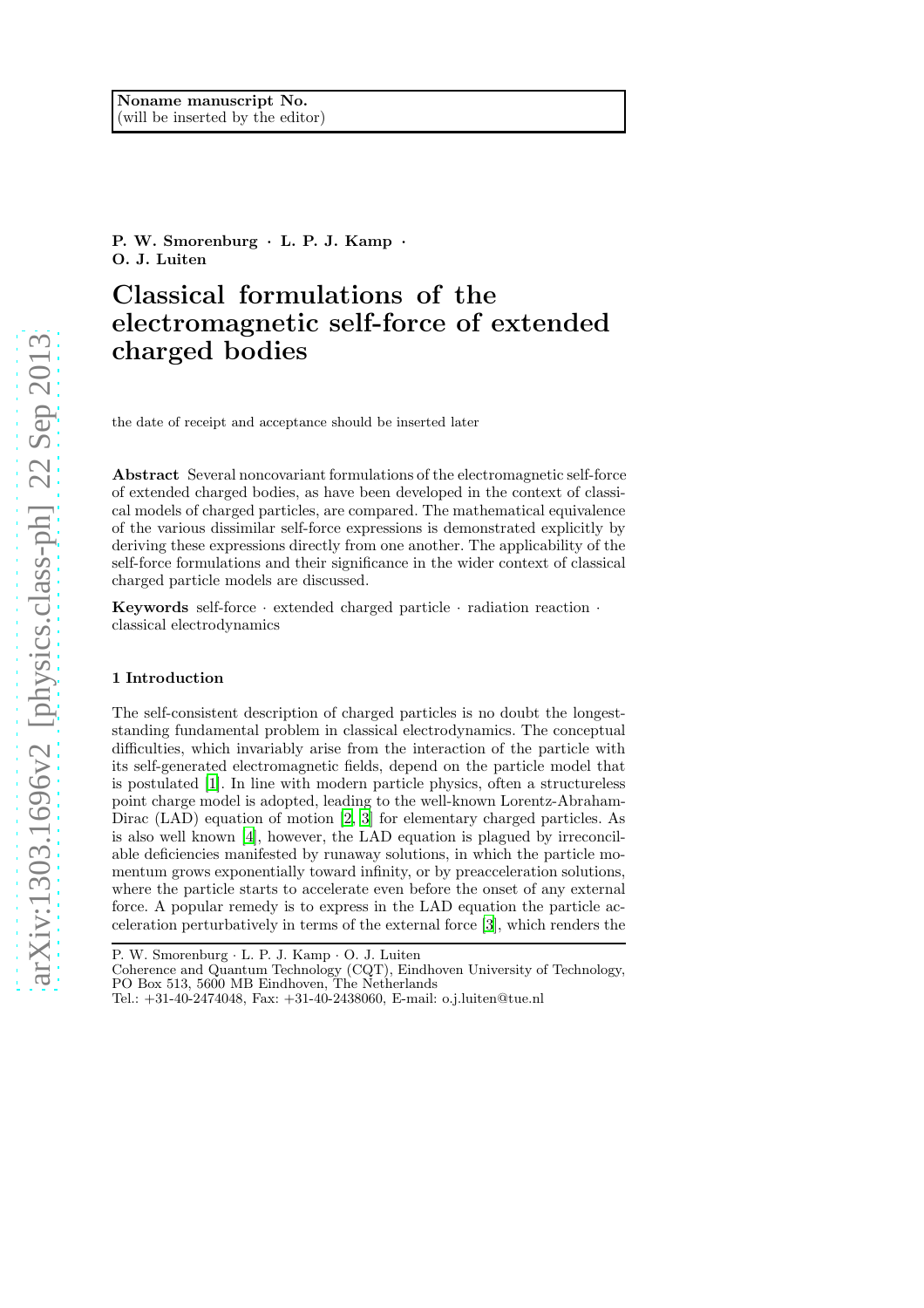2

equation stable. However, arguably this procedure does nothing to improve the LAD equation intrinsically. It has been put forward that the stabilized equation may be considered as more fundamental than the LAD equation itself, but the argument usually requires abandoning the point particle limit proper by ascribing some structure to the particle [\[5](#page-17-4)[–7\]](#page-18-0). Meanwhile, alternative classical electrodynamics of point particles continue to be proposed [\[7](#page-18-0)[–13\]](#page-18-1).

Another well-studied possibility in the development of a consistent charged particle electrodynamics is to dispense with the point charge model and associated problems altogether, and picture charged particles as extended charged bodies. In fact, this was historically the first charged particle model that was investigated [\[14](#page-18-2)[–16\]](#page-18-3). If the particle size is larger than a very small but finite critical length (which is comparable to the classical electron radius), the particle dynamics is free of the unphysical runaway solutions [\[17–](#page-18-4) [19\]](#page-18-5). This continues to motivate detailed calculations of the electromagnetic fields and forces inside accelerated extended charged bodies [\[19](#page-18-5)[–22\]](#page-18-6). Moreover, extended charged particles keep open the possibility of electromagnetic interpretations of inertia [\[23\]](#page-18-7), as originally proposed in pre-relativistic times [\[15,](#page-18-8) [16\]](#page-18-3). Furthermore, the unphysical prediction of singular or preacceleration behavior of charged particles at a sudden onset of applied forces can be successfully removed by taking into account the finite propagation velocity of signals traversing the extended particle [\[22](#page-18-6)]. The latter effect is the classical analogue of the concept of "self-dressing" familiar from quantum electrodynamics [\[24\]](#page-18-9), and plays a role in the measurability of the electromagnetic field [\[25\]](#page-18-10). Finally, and perhaps most significantly, extended charged particle models provide an important way to access point particle models by taking the appropriate limit corresponding to vanishing particle radius. Consequently, the physical and mathematical consistency of this limiting procedure is itself subject of active research [\[26](#page-19-0)[–28\]](#page-19-1).

For the above reasons, a thorough understanding of the electrodynamics of extended charged bodies is a prerequisite for the development of classical charge particle models of both the point charge and the extended charge variety. Spread out over a century, however, many formulations of these dynamics have appeared in often dissimilar forms, making a broad comparison of results difficult. In this paper, we aim to contribute to a more coherent picture of extended particle models by comparing several published expressions [\[29](#page-19-2)[–34\]](#page-19-3) for the self-force of a rigid charged body. We demonstrate the equivalence of these dissimilar expressions by deriving them directly from one another. The self-force  $\boldsymbol{F}$ , which is the resultant Lorentz force that is experienced by the charged body and caused by the self-produced electromagnetic fields, reads in noncovariant form

<span id="page-1-0"></span>
$$
\boldsymbol{F} = \int (\rho \boldsymbol{E} + \boldsymbol{J} \times \boldsymbol{B}) d^3 \boldsymbol{x} = \int \left[ -\rho \left( \nabla \phi + \frac{\partial \boldsymbol{A}}{\partial t} \right) + \boldsymbol{J} \times (\nabla \times \boldsymbol{A}) \right] d^3 \boldsymbol{x}, \tag{1}
$$

where  $\rho$  is the charge density,  $\bm{J}$  is the current density,  $\bm{E}$  is the electric field, **B** is the magnetic field,  $\phi$  and **A** are the electromagnetic potentials,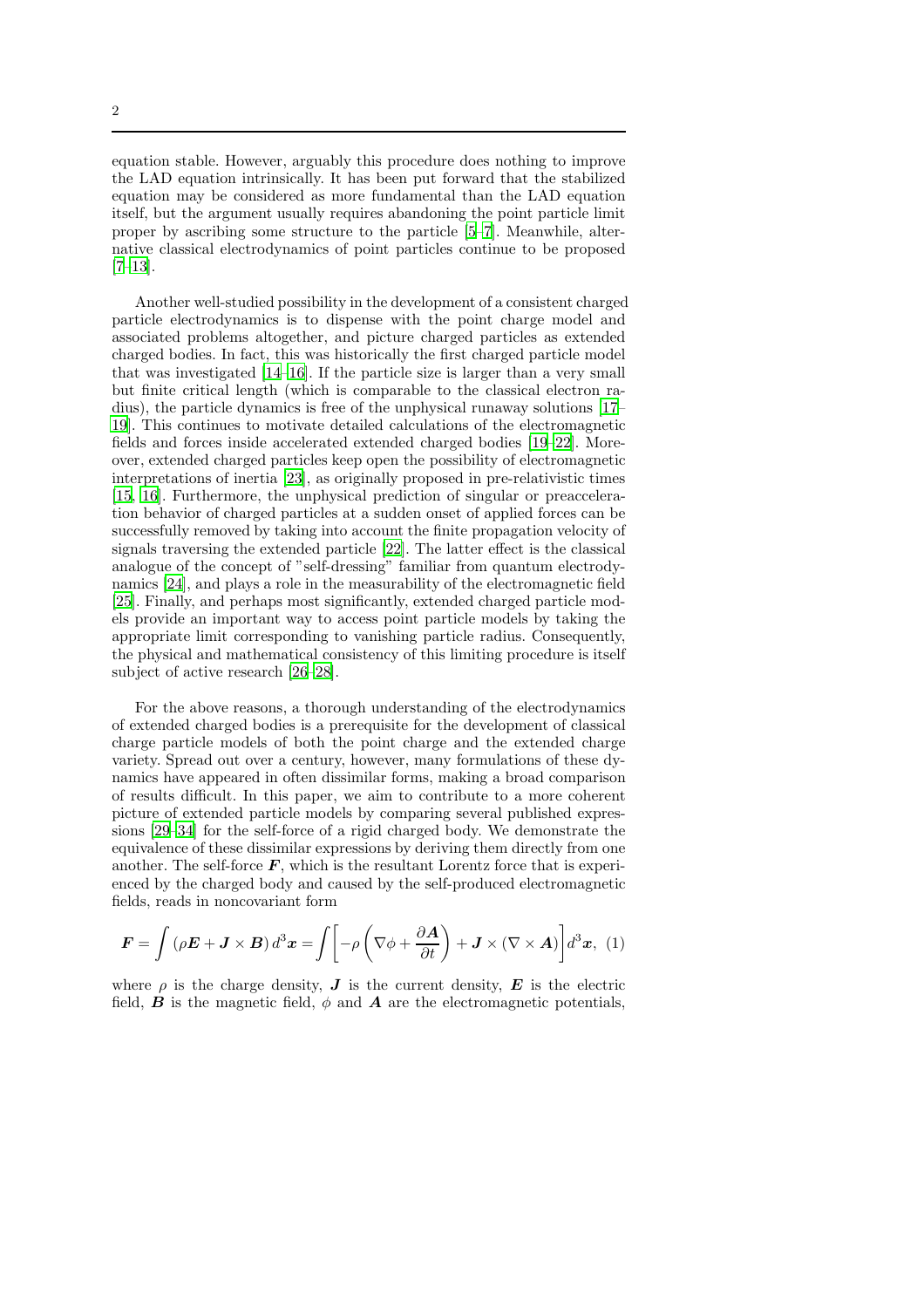

<span id="page-2-1"></span>Fig. 1 The content of this paper in relation to existing results in literature

and the integration is over the extent of the charged body. The self-force calculations that will be considered here take Eq. [\(1\)](#page-1-0) as a starting point, and have the form of series expansions [\[29,](#page-19-2) [30\]](#page-19-7), definite integrals over retarded time [\[31](#page-19-5), [32\]](#page-19-6), and Fourier integrals [\[33,](#page-19-4) [34](#page-19-3)]. Figure [1](#page-2-1) shows schematically the content of this paper in relation to these publications. It should be stressed that the figure represents only a very small fraction of the available literature on the subject; correspondingly this paper is not meant as a comprehensive review. Rather, the new connections that will be established here complete the literature shown in Fig. [1,](#page-2-1) and present the results on a common basis. Section [2](#page-2-0) gives an overview of the considered existing self-force expressions. In section [3](#page-8-0) it is shown how the various expressions follow directly from each other. Section [4](#page-14-0) discusses the applicability of the self-force formulations, and puts them in the wider context of classical charge particle models. Like the primary equation [\(1\)](#page-1-0), our formulation will be noncovariant throughout.

## <span id="page-2-0"></span>2 Existing self-force derivations

The derivation of the self-force of a rigid charged body requires the evaluation of Eq. [\(1\)](#page-1-0) by some method. This involves a calculation of the electromagnetic potentials appearing in Eq. [\(1\)](#page-1-0), which necessitates a choice of gauge. The potentials  $\phi^{(L)}$  and  $A^{(L)}$  in the Lorenz gauge and the vector potential  $A^{(C)}$ in the Coulomb gauge satisfy the wave equations

<span id="page-2-2"></span>
$$
\left(\frac{1}{c^2}\frac{\partial^2}{\partial t^2} - \nabla^2\right)\Psi(\boldsymbol{x},t) = \mu_0 c \Pi(\boldsymbol{x},t). \tag{2}
$$

Here,  $\Psi \equiv \{ \phi^{(L)}, cA^{(L)}, cA^{(C)} \}$  and  $\Pi \equiv \{ c\rho, J, J_T \}$ , with  $J_T$  the divergenceless part of the current density [\[34\]](#page-19-3). The scalar potential in the Coulomb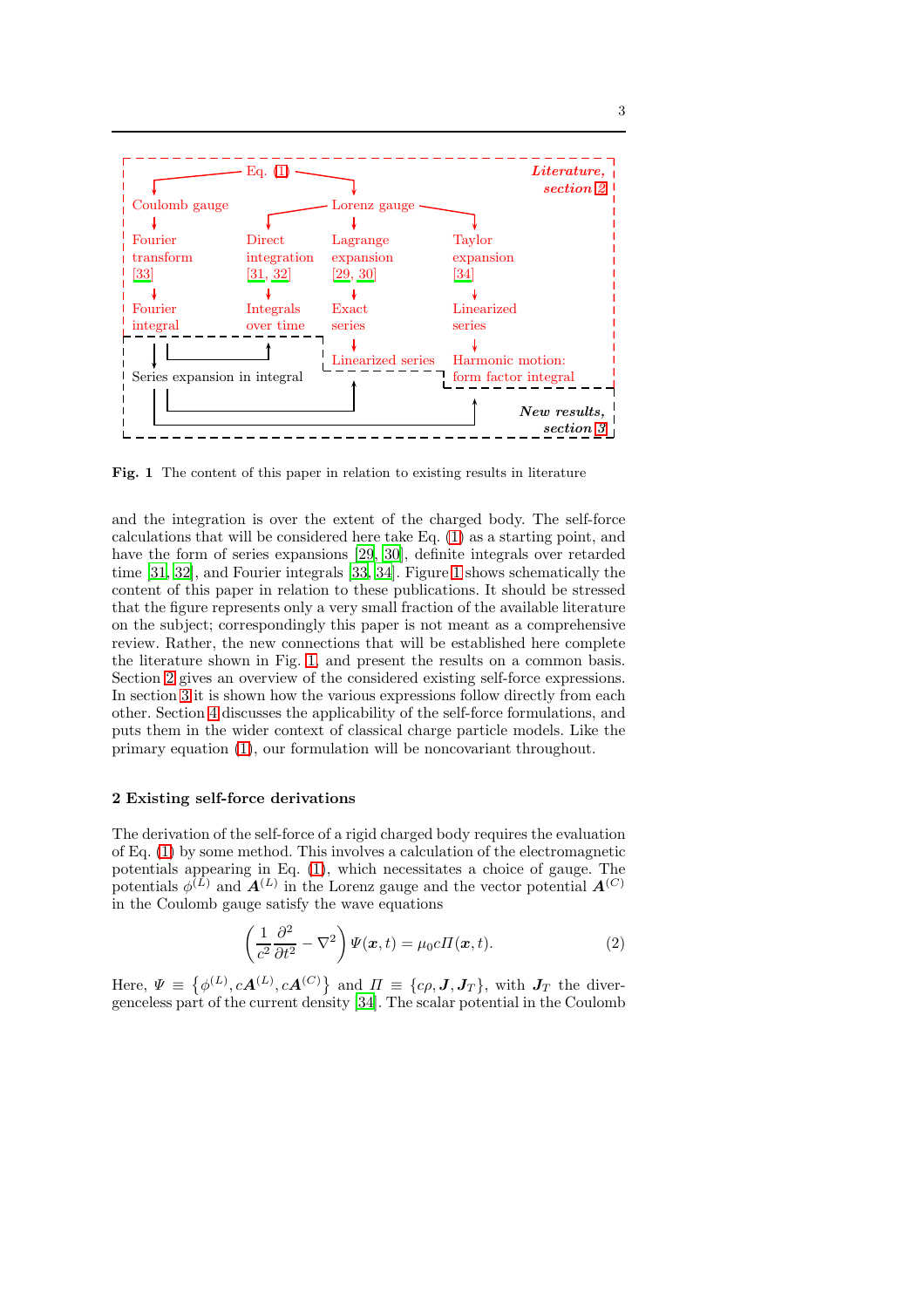gauge is not relevant to the problem, as will be discussed below. In terms of the causal Green's function for the wave equation, which equals [\[34\]](#page-19-3)

<span id="page-3-1"></span><span id="page-3-0"></span>
$$
G(\mathbf{x}, \mathbf{x}', t, t') = \frac{\delta(t - t' - |\mathbf{x} - \mathbf{x}'|/c)}{|\mathbf{x} - \mathbf{x}'|},
$$
\n(3)

with  $\delta$  the Dirac delta function, the relevant particular solution of Eq. [\(2\)](#page-2-2) is given by

$$
\Psi(\boldsymbol{x},t) = \frac{\mu_0 c}{4\pi} \iint G(\boldsymbol{x},\boldsymbol{x}',t,t') \Pi(\boldsymbol{x}',t') d^3 \boldsymbol{x}' dt'. \tag{4}
$$

For any given charge distribution and given history of the motion of the charged body,  $\Pi(\mathbf{x}', t')$  is known, so that in principle the potentials can be evaluated with Eq. [\(4\)](#page-3-0), after which the self-force can be determined via Eq. [\(1\)](#page-1-0). The calculations available in literature where this program is followed differ in the order in which the integrations in Eq.  $(4)$  are carried out. In view of the delta function in Eq. [\(3\)](#page-3-1), it is tempting to start with the integration with respect to  $t'$ . This immediately yields the well-known retarded integral expressions [\[34\]](#page-19-3) for the potentials, which indeed are the starting point for the self-force calculations presented in sections [2.1](#page-3-2) and [2.2](#page-4-0) below. However, integrating first with respect to  $t'$  in Eq. [\(4\)](#page-3-0) is not the only possibility. For certain charge distributions, it is advantageous to start with the integration over  $x'$ , as will be described in section [2.3.](#page-6-0) Still another possibility is to Fourier transform Eq. [\(4\)](#page-3-0), that is, to integrate with respect to the coordinates  $x$ ; this is shown in section [2.4.](#page-7-0)

#### <span id="page-3-2"></span>2.1 Taylor expansion

Adopting the Lorenz gauge, integration of Eq.  $(4)$  with respect to  $t'$  yields the retarded integral expressions

<span id="page-3-4"></span><span id="page-3-3"></span>
$$
\Psi(\mathbf{x},t) = \frac{\mu_0 c}{4\pi} \int \frac{\Pi(\mathbf{x}',t_{ret})}{|\mathbf{x}-\mathbf{x}'|} d^3 \mathbf{x}',\tag{5}
$$

where now  $\Psi \equiv {\phi, cA}$  and  $\Pi \equiv {c\rho, J}$ . In Eq. [\(5\)](#page-3-3), the integration is complicated by the fact that  $\Pi$  must be evaluated at the retarded time  $t_{ret} \equiv t - |\bm{x} - \bm{x}'| \left/ c$ , which is different for each volume element  $d^3\bm{x}'$ . Jackson [\[34\]](#page-19-3) approaches this problem by expanding  $\Pi$  in a Taylor series around the current time t,

$$
\Pi(\boldsymbol{x}', t_{ret}) = \sum_{n=0}^{\infty} \frac{1}{n!} \left( -\frac{|\boldsymbol{x} - \boldsymbol{x}'|}{c} \right)^n \frac{\partial^n \Pi(\boldsymbol{x}', t)}{\partial t^n}.
$$
 (6)

Substitution of Eq.  $(6)$  in Eq.  $(5)$  expresses the potential in terms of quantities evaluated at the current time only. Using the result in Eq. [\(1\)](#page-1-0) gives, after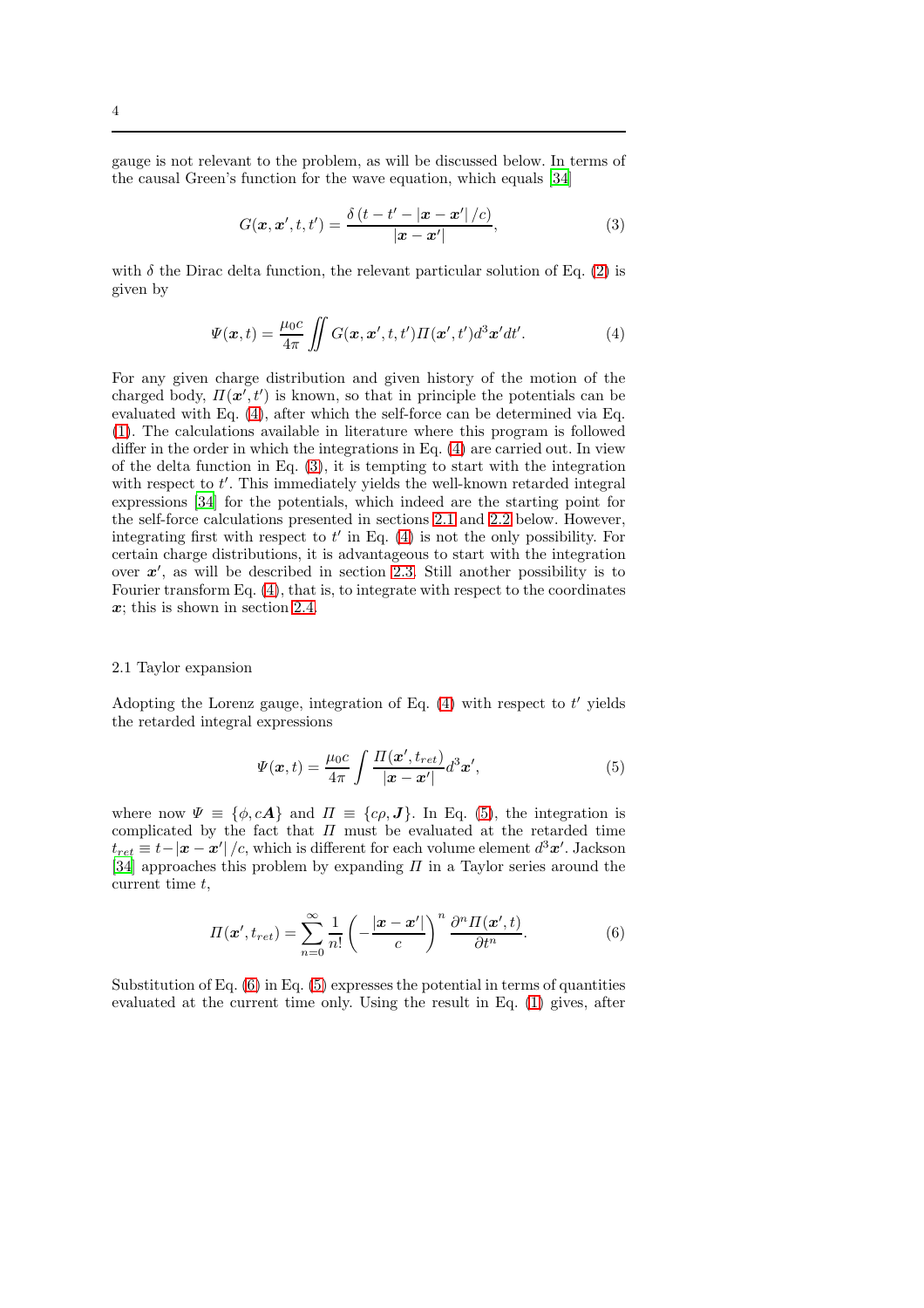some manipulations [\[34\]](#page-19-3), the electric part of the self-force

<span id="page-4-1"></span>
$$
\mathbf{F} = -\int d^3 \mathbf{r} \,\rho(\mathbf{r}, t) \left[ \frac{\mu_0}{4\pi} \sum_{n=0}^{\infty} \frac{(-1)^n}{n! c^n} \right] \left( 7 \right)
$$
\n
$$
\int R^{n-1} \frac{\partial^{n+1}}{\partial t^{n+1}} \left( \frac{n+1}{n+2} \mathbf{J}(\mathbf{r}', t) - \frac{n-1}{n+2} \frac{\left[ \mathbf{J}(\mathbf{r}', t) \cdot \mathbf{R} \right] \mathbf{R}}{R^2} \right) d^3 \mathbf{r}' \right]. \tag{7}
$$

Here, the integration variables have been changed to  $\mathbf{r} = \mathbf{x} - \boldsymbol{\xi}(t), \mathbf{r}' =$  $x' - \xi(t)$  where  $\xi(t)$  is the trajectory of the center of the charged body, and  $\mathbf{R} = \mathbf{r} - \mathbf{r}'$ . For a spherically symmetric rigid charge distribution, Eq. [\(7\)](#page-4-1) simplifies to

$$
\boldsymbol{F} = -\frac{\mu_0}{6\pi} \sum_{n=0}^{\infty} \frac{(-1)^n}{n!c^n} \frac{d^{n+2}\boldsymbol{\xi}}{dt^{n+2}} \iint \rho(\boldsymbol{r}) \rho(\boldsymbol{r}') |\boldsymbol{r} - \boldsymbol{r}'|^{n-1} d^3 \boldsymbol{r} d^3 \boldsymbol{r}'. \tag{8}
$$

In Eq.  $(8)$ , the magnetic part corresponding to the last term in square brackets in Eq. [\(1\)](#page-1-0) has been neglected, so that Eq. [\(8\)](#page-4-2) is the self-force linearized in  $\xi$  and its time derivatives. In case of harmonic motion  $\xi = \xi_0 \exp(-i\omega t) \equiv$  $\xi$ , the series in Eq. [\(8\)](#page-4-2) can be readily summed, and is proportional to  $\exp(i\omega |\mathbf{r}-\mathbf{r}'|/c)$ . Furthermore, writing in Eq. [\(8\)](#page-4-2) the charge distributions  $\rho$  in terms of their spatial Fourier transforms, and integrating the resulting expression, it is found that [\[34](#page-19-3)]

<span id="page-4-3"></span><span id="page-4-2"></span>
$$
\mathbf{F} = \frac{8\pi\omega^2}{3\epsilon_0 c^2} \tilde{\boldsymbol{\xi}} \lim_{\lambda \downarrow 0} \int_0^\infty \frac{k^2 |\rho_k|^2}{k^2 - (\omega/c + i\lambda)^2} dk.
$$
 (9)

Here, the symmetrical convention for Fourier transformed quantities  $Y_k \equiv$  $(2\pi)^{-3/2} \int \bm{Y}(\bm{r}) \exp(-i\bm{k}\cdot\bm{r}) d^3\bm{r}$  is adopted. The quantity  $\rho_k$  is often called the form factor of the charge distribution.

### <span id="page-4-0"></span>2.2 Lagrange expansion

As mentioned above, Eq. [\(8\)](#page-4-2) is a linearized approximation to the exact selfforce due to the neglect of the magnetic term in Eq. [\(1\)](#page-1-0). However, the derivation in section [2.1](#page-3-2) is inexact for another reason. Namely, by making use of a predefined rigid charge distribution  $\rho$  throughout the derivation (or more precisely, using the distribution in the proper frame), it is implied that the potentials are generated by a total charge  $\int \rho(\mathbf{x}', t_{ret})d^3\mathbf{x}'$ . The latter is in general not equal to the true charge of the body  $\int \rho(\mathbf{x}',t) d^3\mathbf{x}' \equiv q$ , but rather depends on the body's state of motion. To correct for this inconsistency, either the quantity  $\Pi$  should be defined in a relativistically covariant way, or else the integral [\(5\)](#page-3-3) should be modified to leave the total charge invariant. The latter, however, is precisely how the Lienard-Wiechert potentials for a moving point charge were devised, as is explained clearly in Ref. [\[4](#page-17-3), sec. 19.1]. Accordingly, the charged body may be regarded as a collection of infinitesimal particles moving with the trajectory  $\dot{\xi}(t) + r'$  and having a fixed charge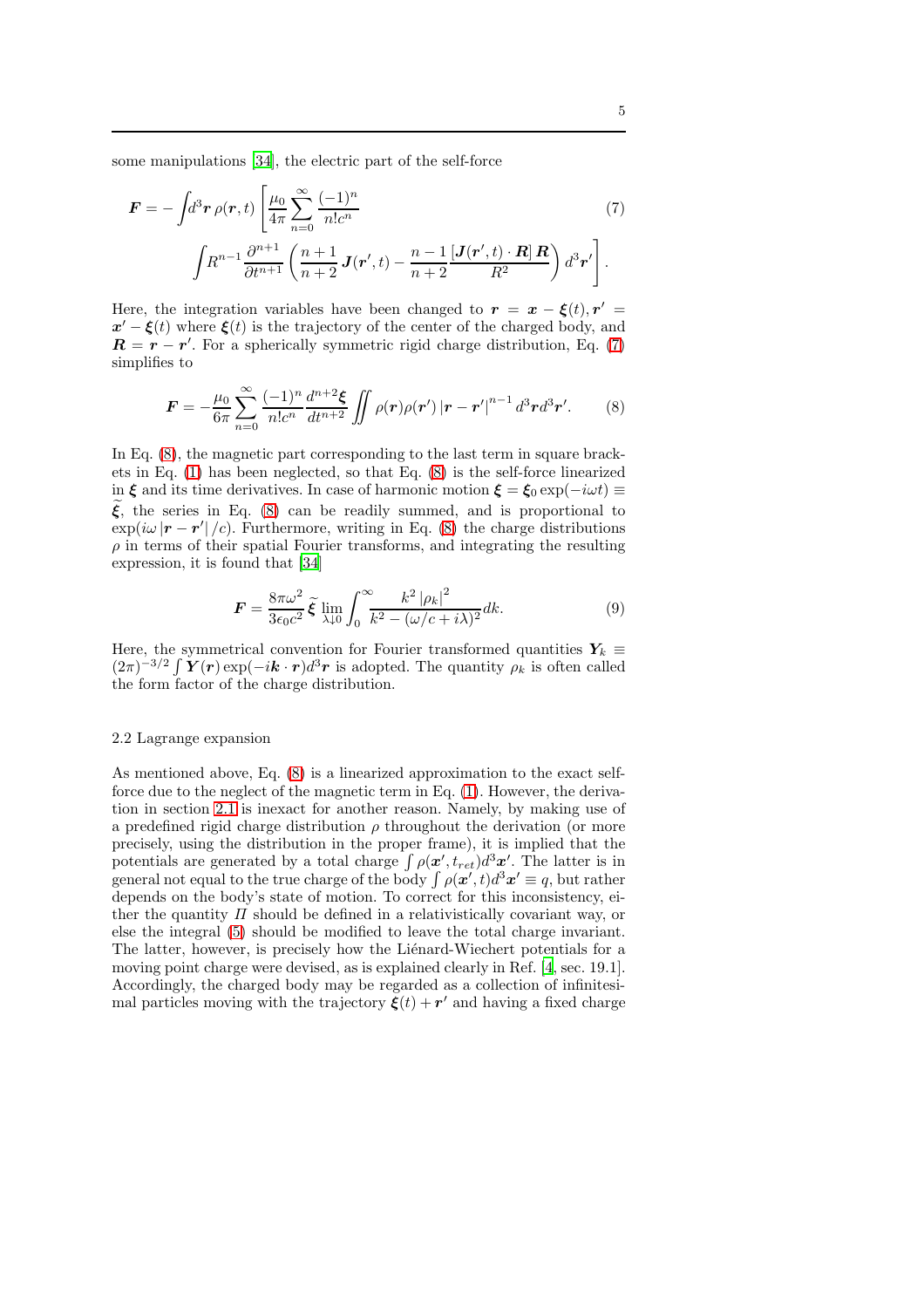$\rho(\mathbf{r}')d^3\mathbf{r}'$  with  $\rho$  the proper frame distribution. The corresponding potentials are thus given by

<span id="page-5-0"></span>
$$
\Psi(\boldsymbol{x},t) = \frac{\mu_0 c}{4\pi} \int \left. \frac{\{c, \boldsymbol{v}\}}{R - \boldsymbol{R} \cdot \boldsymbol{v}/c} \right|_{t = t_{ret}} \rho(\boldsymbol{r}') d^3 \boldsymbol{r}',\tag{10}
$$

where  $v(t) = d\xi/dt$  is the velocity of the charged body, and  $R(t) \equiv x \xi(t) - r'$ . An important difference between Eq. [\(5\)](#page-3-3) and the Liénard-Wiechert formulation Eq. [\(10\)](#page-5-0), apart from the different denominator, is that in the former the retarded time was known explicitly in terms of the coordinates  $x$  and  $x'$ , while in the latter it is only defined implicitly by the retardation condition  $t_{ret} = t - R(t_{ret})/c$ . This complicates the derivation of the self-force significantly. Herglotz [\[29](#page-19-2)] and Schott [\[30\]](#page-19-7) proceeded by expanding retarded quantities  $Y$  in series using Lagrange's reversion theorem [\[35\]](#page-19-8),

$$
Y(t_{ret}) = Y(t) + \sum_{n=1}^{\infty} \frac{(-1)^n}{n! \, c^n} \frac{d^{n-1}}{dt^{n-1}} \left[ R(t)^n \frac{dY(t)}{dt} \right]. \tag{11}
$$

Note that differentiation of the quantity  $R^n$  in Eq. [\(11\)](#page-5-1) produces factors of the velocity  $v$  and derivatives thereof, so that the Taylor series Eq. [\(6\)](#page-3-4) is in fact a linearization of Eq.  $(11)$  in which all terms nonlinear in v and its derivatives have been neglected. Likewise, the potentials Eq. [\(5\)](#page-3-3) are linearizations of the Liénard-Wiechert potentials Eq.  $(10)$ . Now let b be the characteristic size of the charged body. On working out the first few terms of Eq. [\(11\)](#page-5-1), and noting that  $R \sim b$  for relevant field points x, it becomes apparent that these linearizations are good approximations provided that

<span id="page-5-2"></span><span id="page-5-1"></span>
$$
\left|\frac{b^n}{c^n}\frac{d^n}{dt^n}\mathbf{v}\right| \ll |\mathbf{v}| \tag{12}
$$

for  $n \geq 1$ . Roughly speaking, this means that the motion of the body should not change significantly on the time scale necessary for light to travel across the body, which is the time scale at which self-forces are communicated. This condition is known as quasi-stationary motion [\[36](#page-19-9)]. It indicates the range of validity of the form factor integral Eq. [\(9\)](#page-4-3), in addition to the condition  $|v| \ll c$ associated with the neglect of magnetic forces.

Substitution of Eq. [\(11\)](#page-5-1) in Eq. [\(10\)](#page-5-0) expresses the potentials in terms of quantities evaluated at the current time only. Using the result in Eq. [\(1\)](#page-1-0), and performing all integrations, gives a series expansion for the self-force. This series has been evaluated explicitly up to cubic terms in the velocity for a homogeneously charged sphere of radius b by Herglotz [\[29](#page-19-2)]. The linear terms are

<span id="page-5-3"></span>
$$
F = -\frac{6\mu_0 q^2}{\pi b} \sum_{n=0}^{\infty} \frac{(n+1)(n+4)(-2b/c)^n}{(n+5)!} \frac{d^{n+2}\xi}{dt^{n+2}},
$$
(13)

and dominate the nonlinear terms in case of quasi-stationary motion Eq. [\(12\)](#page-5-2). For a homogeneously charged sphere in rectilinear motion  $\boldsymbol{\xi}(t) = \xi(t)\boldsymbol{e}_z$ ,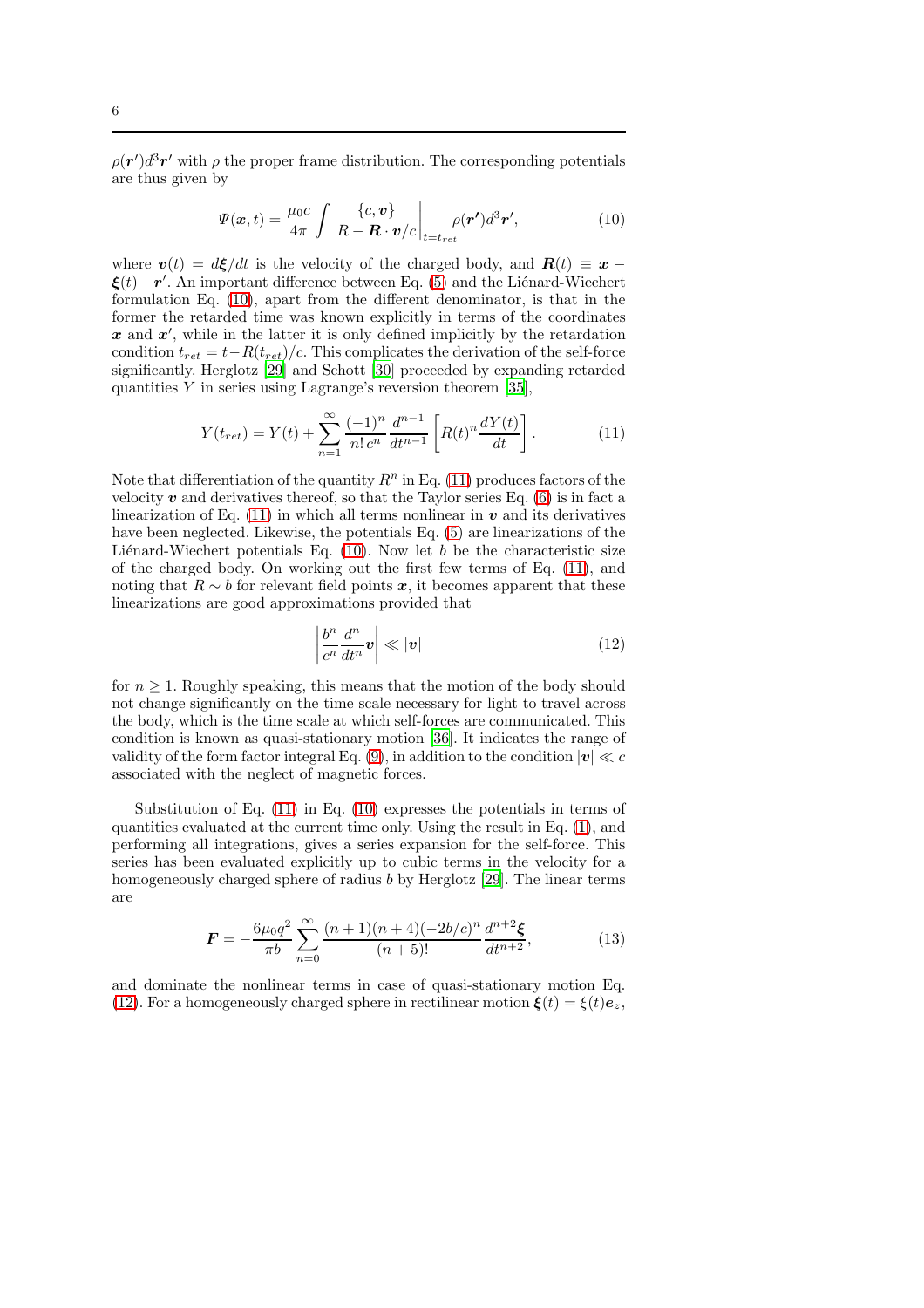Schott [\[30\]](#page-19-7) derived the following closed-form expression including terms up to arbitrary order:

$$
\mathbf{F} = -\frac{36q^2}{\pi\epsilon_0 b} \mathbf{e}_z \sum_{n=0}^{\infty} \sum_{m=0}^{\infty} \frac{(m+1)(n+1)(n+4)(-2b)^n}{(2m+1)(2m+3)!(n+5)!} \tag{14}
$$
\n
$$
\times \frac{\partial^{2m+n+2}}{\partial u^{2m+n+2}} \left[ \xi(t+u/c) - \xi(t) \right]^{2m+1} \Big|_{u=0},
$$

which reduces to Eq. [\(13\)](#page-5-3) when truncated at  $m = 0$ .

# <span id="page-6-0"></span>2.3 Direct evaluation

Sommerfeld [\[31](#page-19-5), [32](#page-19-6)] has evaluated the self-generated potentials of a charged body by integrating Eq. [\(4\)](#page-3-0) with respect to  $x'$ . For a homogeneously charged sphere, this leaves a one-dimensional integral over  $t'$  [\[32](#page-19-6)]:

<span id="page-6-4"></span><span id="page-6-2"></span><span id="page-6-1"></span>
$$
\Psi(x,t) = -\frac{3q}{16\pi^2 b^3} \int_{-\infty}^t \frac{\{c, \mathbf{v}(t')\}}{R_c(t')} \chi \, dt', \tag{15}
$$

where  $R_c(t') = |\mathbf{x} - \boldsymbol{\xi}(t')|$  is the distance to the center of the sphere, and

$$
\chi = \begin{cases}\n4c(t - t')R_c & c(t - t') < b - R_c \\
b^2 - [c(t - t') - R_c]^2 & b - R_c < c(t - t') < b + R_c \\
0 & c(t - t') > b + R_c\n\end{cases} (16)
$$

In virtue of the delta function in Eq. [\(4\)](#page-3-0), times between  $t'$  and  $t' + dt'$  in Eq. [\(15\)](#page-6-1) correspond to the contribution to the potentials  $\Psi(x, t)$  generated by the charge located within a shell with radius  $c(t - t')$  and thickness  $cdt'$ centered around the field point  $x$ . Depending on  $R_c$  and  $t'$ , this shell may fall completely within the charged sphere, or only partially, or not at all, each case leading to a different factor  $\chi$  as given by Eq. [\(16\)](#page-6-2). Using the potentials Eq.  $(15)$  in Eq.  $(1)$  results in the self-force [\[31\]](#page-19-5)

<span id="page-6-3"></span>
$$
\boldsymbol{F} = -\frac{3q^2}{32\pi\epsilon_0 b^4 c} \left( \int_0^{\tau^+} G^+(\tau) \, d\tau - \int_0^{\tau^-} G^-(\tau) \, d\tau \right),\tag{17}
$$

in which the integrations are over the time difference  $\tau \equiv t - t'$ , and

$$
G^{\pm}(\tau) = \left[c^2 - \mathbf{v}(t) \cdot \mathbf{v}(t-\tau)\right] \frac{s}{s} \frac{\partial}{\partial s} \frac{g(c\tau \pm s)}{s} + \frac{\partial}{\partial t} \frac{\mathbf{v}(t-\tau)g(c\tau \pm s)}{s};
$$

$$
g(y) = \frac{y^5}{20b^5} - y^3 + 2by^2 - \frac{8b^3}{5}.
$$

Here,  $\mathbf{s} = \boldsymbol{\xi}(t) - \boldsymbol{\xi}(t-\tau)$  is the displacement of the charged sphere during the time interval  $\tau$ . The upper integration limits in Eq. [\(17\)](#page-6-3) are the roots of the equations  $c\tau^{\pm} \pm s(\tau^{\pm}) = 2b$ . These limits demarcate different stages in the communication of electromagnetic signals between the parts of the charged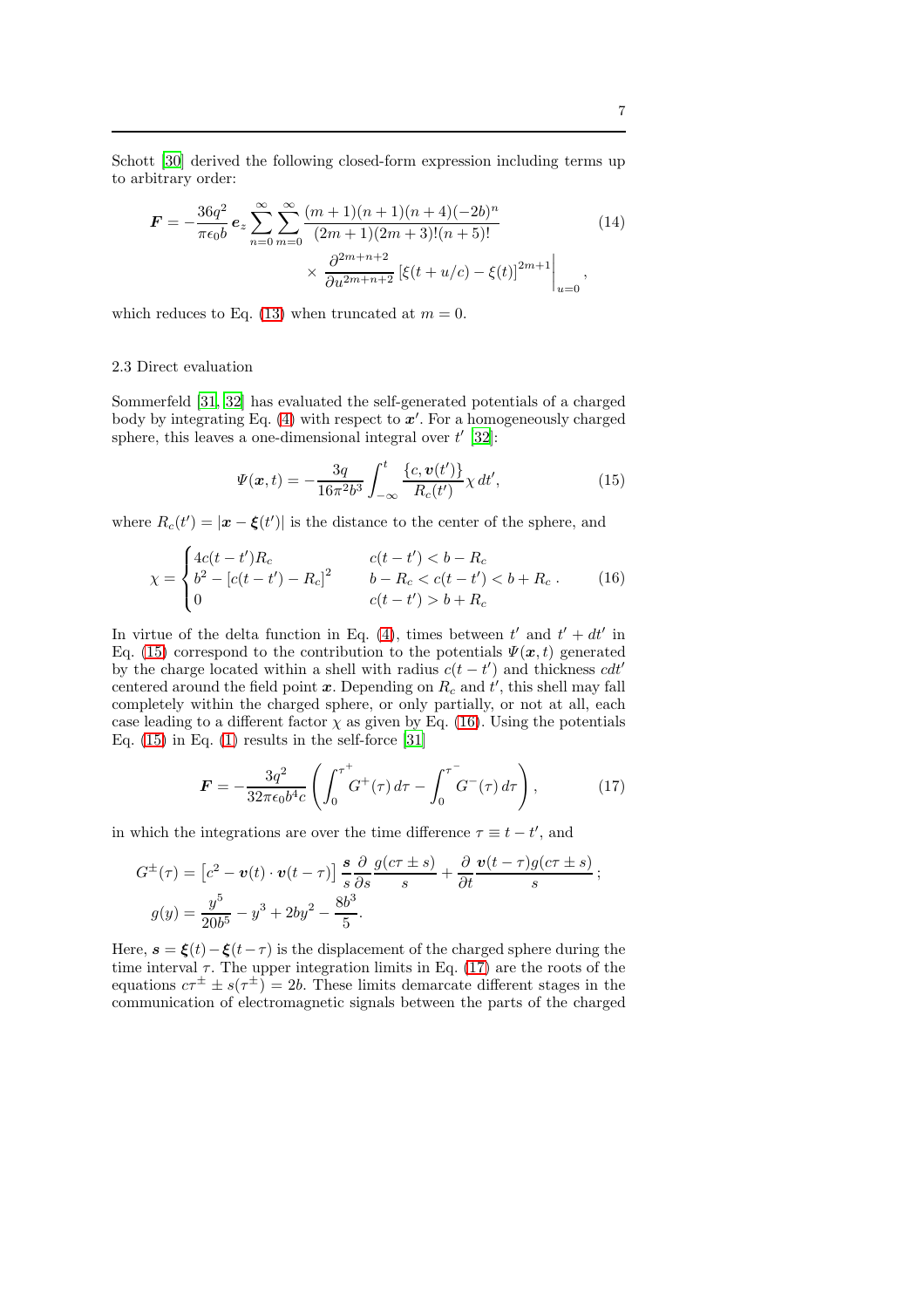sphere that lead to the self-force at the current time  $t$ . For subluminal motion, the trailing end of the sphere receives electromagnetic signals at time  $t$  that were emitted by the other parts of the sphere at times between  $t - \tau^+$  and t. The signals received by the leading end at time  $t$  were emitted by the other parts during the slightly longer interval between  $t - \tau^-$  and t. Signals emitted at still earlier at times before  $t - \tau^{-}$  do not arrive at any other part of the sphere at time t, so that the domain  $\tau > \tau^-$  does not contribute to the self-force Eq. [\(17\)](#page-6-3) at all.

# <span id="page-7-0"></span>2.4 Fourier transform

Bohm and Weinstein [\[33\]](#page-19-4) have adopted the Coulomb gauge to evaluate Eq. [\(1\)](#page-1-0). The benefit of this gauge choice for the calculation of the self-force of a rigid charged body is that the scalar potential  $\phi$  equals the electrostatic potential corresponding to the instantaneous distribution of charge. Since for any pair of charge elements  $de_1$  and  $de_2$  the instantaneous electrostatic force on  $de_1$  due to  $de_2$  is the negative of the electrostatic force on  $de_2$  due to  $de_1$ , the contribution of  $\phi$  to the self-force **F** integrates to zero identically. Therefore only the vector potential has to be taken into account, which is given by Eq. [\(4\)](#page-3-0) as before. It can be shown [\[33](#page-19-4)] that a Fourier transformation of this equation from the spatial domain  $x$  to the wave vector domain  $k$  yields the potential

<span id="page-7-2"></span><span id="page-7-1"></span>
$$
\boldsymbol{A}_{k}(\boldsymbol{k},t) = \frac{\mu_{0}c}{k} \int_{-\infty}^{t} \boldsymbol{J}_{T,k}(\boldsymbol{k},t) \sin\left[ck(t-t')\right] dt'.
$$
 (18)

Notice that the integration in Eq.  $(18)$  extends to the upper boundary t, so that the potential at time t depends only on currents at past times  $t' < t$ , that is, Eq. [\(18\)](#page-7-1) is causal as it should be. Using in the self-force Eq. [\(1\)](#page-1-0) the inverse Fourier transform  $\bm{A}\equiv(2\pi)^{-3/2}\int \bm{A}_k \exp(i\bm{k}\!\cdot\!\bm{x})d^3\bm{k},$  and substituting Eq. [\(18\)](#page-7-1), gives [\[33](#page-19-4)]

$$
\mathbf{F} = -\frac{1}{\epsilon_0} \int_{-\infty}^{t} dt' \int d^3 \mathbf{k} |\rho_k|^2 \exp(i\mathbf{k} \cdot \mathbf{s})
$$
(19)  

$$
\times \left( \frac{\mathbf{k} \times [\mathbf{v}(t') \times \mathbf{k}]}{k^2} \cos ck\tau - \frac{\mathbf{v}(t) \times [\mathbf{k} \times \mathbf{v}(t')]}{ck} i \sin ck\tau \right).
$$

Note that the second term in large braces is proportional to and perpendicular to the current velocity  $v(t)$  of the charged body, and therefore represents the magnetic component of the self-force. The first term gives the electric component. For a spherically symmetric charge distribution,  $\rho_k(\mathbf{k})$  is a function of the magnitude of  $k$  but not of its direction. In this case, Eq. [\(19\)](#page-7-2) can be straightforwardly integrated over angles in  $k$ -space. This reduces Eq. [\(19\)](#page-7-2) to

$$
\boldsymbol{F} = -\frac{4\pi}{\epsilon_0} \int_{-\infty}^t dt' \int_0^\infty dk \, k^2 |\rho_k|^2 \left[ \left( \boldsymbol{v}(t') - \frac{[\boldsymbol{v}(t') \cdot \boldsymbol{s}]}{s^2} \right) j_0 \left( ks \right) \cos ck\tau \right] \tag{20}
$$

<span id="page-7-3"></span>
$$
-\left(\boldsymbol{v}(t')-\frac{3[\boldsymbol{v}(t')\cdot \boldsymbol{s}]\boldsymbol{s}}{s^2}\right)\frac{j_1\left(ks\right)}{ks}\cos ck\tau+\frac{\boldsymbol{v}(t)\times\left[\boldsymbol{s}\times\boldsymbol{v}(t')\right]}{cs}j_1\left(ks\right)\sin ck\tau\right],
$$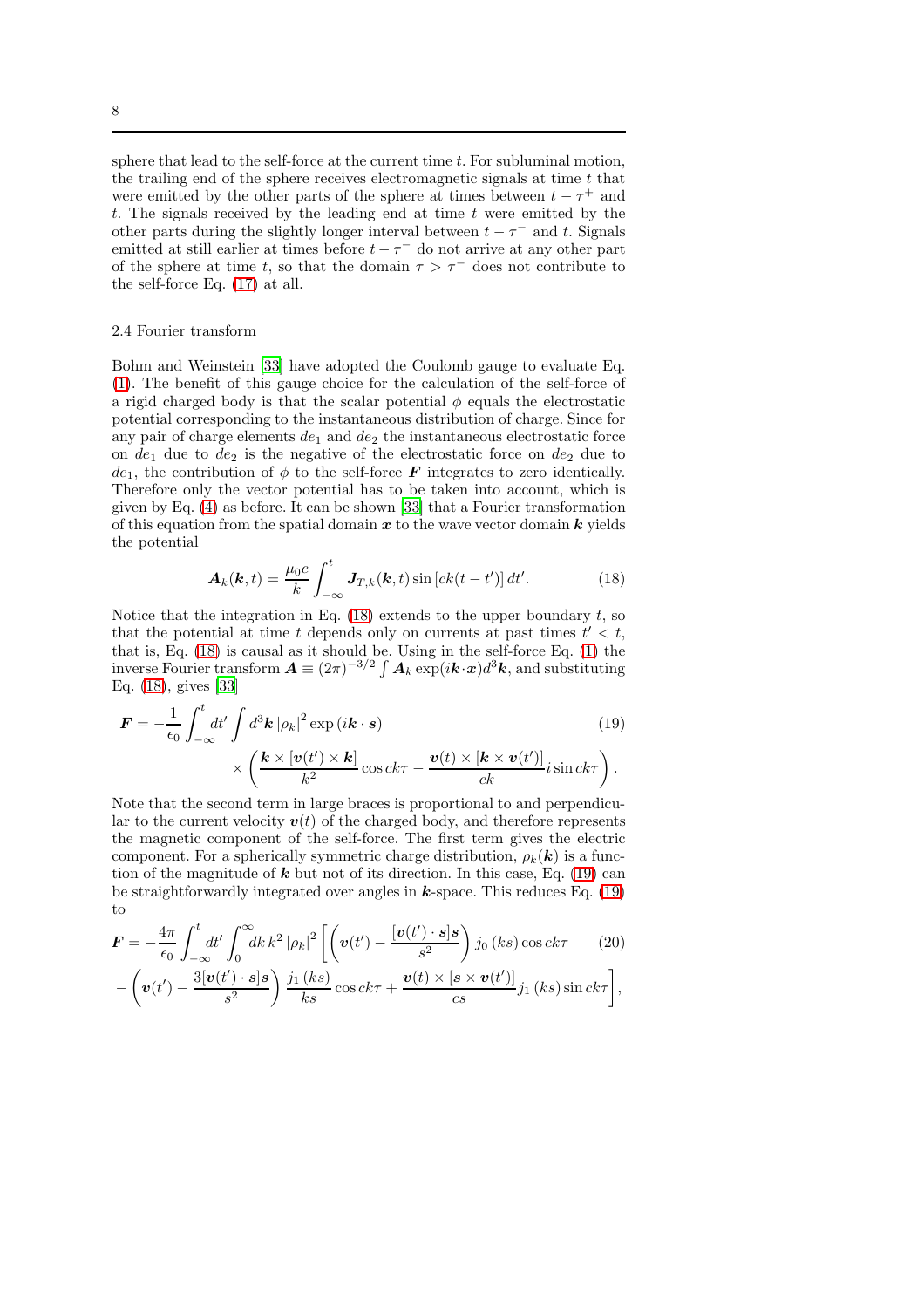where  $j_n$  denotes the spherical Bessel function of the first kind and order  $n$  [\[37](#page-19-10)]. In Eq. [\(20\)](#page-7-3), the first two terms in large square brackets represent the electric component of the force and are given in Ref. [\[33\]](#page-19-4); the last term gives the magnetic component. The integral over  $k$  containing Bessel function kernels has the typical form of an inverse Fourier transform in spherical coordinates [\[38\]](#page-19-11). In section [3,](#page-8-0) we will derive the other self-force representations given in sections [2.1](#page-3-2) to [2.3](#page-6-0) from this Fourier integral.

## <span id="page-8-0"></span>3 Equivalence of the self-force expressions

# 3.1 Fourier integral and integral over time

Sommerfeld derived for the piecewise function  $\chi$  given by Eq. [\(16\)](#page-6-2) the integral representation [\[32\]](#page-19-6)

<span id="page-8-2"></span><span id="page-8-1"></span>
$$
\chi = \frac{8b^2}{\pi} \int_0^\infty \frac{j_1(kb)\sin(kR_c)\sin[ck(t - t')] }{k} dk.
$$
 (21)

Substituting this representation in Eq. [\(15\)](#page-6-1), and using the result in Eq. [\(1\)](#page-1-0), gives the self-force [\[32\]](#page-19-6)

$$
\mathbf{F} = -\frac{9q^2}{2\pi^2 \epsilon_0 b^2 c} \int_0^\infty d\tau \int_0^\infty dk \left[ j_1(kb) \right]^2 \times \left( \frac{1}{k} \frac{\partial}{\partial t} \left[ \nu (t - \tau) j_0(ks) \sin ck\tau \right] - \left[ c^2 - \mathbf{v}(t) \cdot \mathbf{v}(t - \tau) \right] \frac{s}{s} j_1(ks) \sin ck\tau \right). \tag{22}
$$

Performing the integration over  $k$  indeed yields the force Eq. [\(17\)](#page-6-3). We now show that Eq. [\(22\)](#page-8-1) is equivalent to Eq. [\(20\)](#page-7-3) that was derived by Fourier analysis of the potentials in the Coulomb gauge. Note that the integrands of both equations already have a similar structure due to the form of the integral representation Eq. [\(21\)](#page-8-2). Performing the differentiation  $\partial/\partial t$  in Eq. [\(22\)](#page-8-1) using the property

$$
\frac{\partial j_0(ks)}{\partial t} = -kj_1(ks)\frac{\partial s}{\partial t} = -kj_1(ks)\frac{[\mathbf{v}(t) - \mathbf{v}(t-\tau)] \cdot \mathbf{s}}{s}
$$

gives, after changing the integration variable back to  $t'$  and rearranging,

$$
\mathbf{F} = -\frac{9q^2}{2\pi^2\epsilon_0 b^2 c} \int_{-\infty}^t dt' \int_0^{\infty} dk \left[j_1(kb)\right]^2 \sin ck(t-t') \left[\frac{c^2 s}{s} j_1(ks) - (23) - \frac{1}{k} \frac{dv(t')}{dt'} j_0(ks) + \left(\frac{\left\{\left[v(t) - v(t')\right] \cdot s\right\} v(t')}{s} - \frac{\left[v(t) \cdot v(t')\right] s}{s}\right) j_1(ks)\right].
$$

Next we integrate by parts the first two terms in the large square brackets with respect to  $t'$ , choosing for the differentiated factors respectively  $f_1(t') = s j_1(ks)/s$  and  $f_2(t') = j_0(ks) \sin ck\tau$ . To carry out this integration unambiguously, it is necessary to replace the lower integration limit  $t' = -\infty$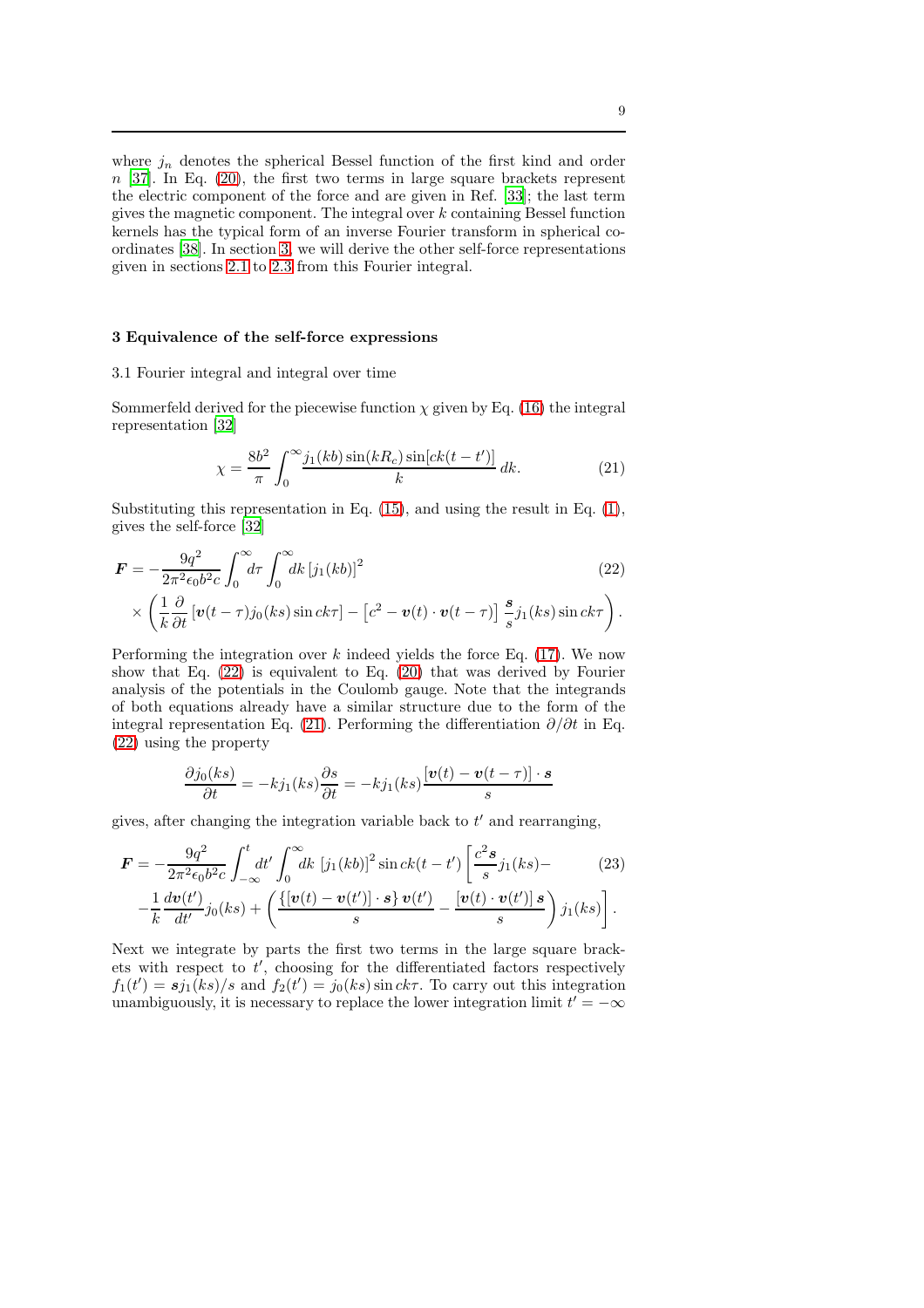by  $t' = -a$ , and take the limit  $a \to \infty$  afterwards. With the help of the relations

$$
\frac{\partial f_1}{\partial t'} = \left(\frac{3j_1(ks)}{ks} - j_0(ks)\right) \frac{k\left[\mathbf{v}(t') \cdot \mathbf{s}\right]s}{s^2} - \frac{\mathbf{v}(t')}{s}j_1(ks);
$$
  

$$
\frac{\partial f_2}{\partial t'} = \frac{k\mathbf{v}(t') \cdot \mathbf{s}}{s}j_1(ks)\sin ck\tau - ckj_0(ks)\cos ck\tau,
$$

the resulting self-force is

<span id="page-9-0"></span>
$$
F = \frac{9q^2}{2\pi^2 \epsilon_0 b^2} \lim_{a \to \infty} \int_0^\infty [j_1(kb)]^2 (B+I) dk,
$$
 (24)

where

$$
B = \left[\frac{\boldsymbol{v}(t')}{ck}j_0(ks)\sin ck\tau - \frac{s}{ks}j_1(ks)\cos ck\tau\right]_{t'=-a}^t;
$$
  
\n
$$
I = \int_{-a}^t \left[\left(\boldsymbol{v}(t') - \frac{[\boldsymbol{v}(t') \cdot s]s}{s^2}\right)j_0(ks)\cos ck\tau - \left(\boldsymbol{v}(t') - \frac{3[\boldsymbol{v}(t') \cdot s]s}{s^2}\right)\frac{j_1(ks)}{ks}\cos ck\tau + \frac{\boldsymbol{v}(t) \times [s \times \boldsymbol{v}(t')]}{cs}j_1(ks)\sin ck\tau\right]dt'.
$$

Taking in Eq. [\(24\)](#page-9-0) the limit  $a \to \infty$  of I presents no difficulties, and yields precisely Eq. [\(20\)](#page-7-3), specialized to a homogeneous sphere that has the form factor

<span id="page-9-2"></span>
$$
\rho_k = \frac{3q}{(2\pi)^{3/2}} \frac{j_1(kb)}{kb}.
$$
\n(25)

Therefore Eq. [\(24\)](#page-9-0) is equivalent to Eq. [\(20\)](#page-7-3), provided that the boundary term B vanishes. This can be shown to be the case as follows. B evaluated at  $t' = t$  vanishes since  $\sin ck\tau = 0$  and  $s(t') = 0$  at  $t' = t$ . In the limit  $t' \to -\infty$ , the first term of B is zero trivially when  $v(-\infty) = 0$ . When  $v(-\infty) \neq 0$ , it must be that  $s(t') \to \infty$  and hence  $j_0(ks) \to 0$  as  $t' \to -\infty$ , so that the first term does not contribute in this case either. The second term of  $B$ , on the other hand, vanishes at  $t \to -\infty$  only when  $v(-\infty) \neq 0$ . Namely, when  $v(-\infty) = 0$  it is possible that  $s(-\infty) \equiv S$  has a finite value. In that case, the boundary term makes a contribution to Eq. [\(24\)](#page-9-0) proportional to

<span id="page-9-1"></span>
$$
\lim_{a \to \infty} \int_0^\infty h(k) \cos ck(t-a) dk, \tag{26}
$$

where  $h(k) = [j_1(kb)]^2 j_1(kS)/k$ . However, Eq. [\(26\)](#page-9-1) evaluates to zero by the Riemann-Lebesgue lemma [\[35\]](#page-19-8). Hence  $B = 0$  for all possible  $v(-\infty)$ , so that the force Eq. [\(24\)](#page-9-0) is indeed identical to the force Eq. [\(20\)](#page-7-3) that was derived by Fourier analysis of the potentials in the Coulomb gauge.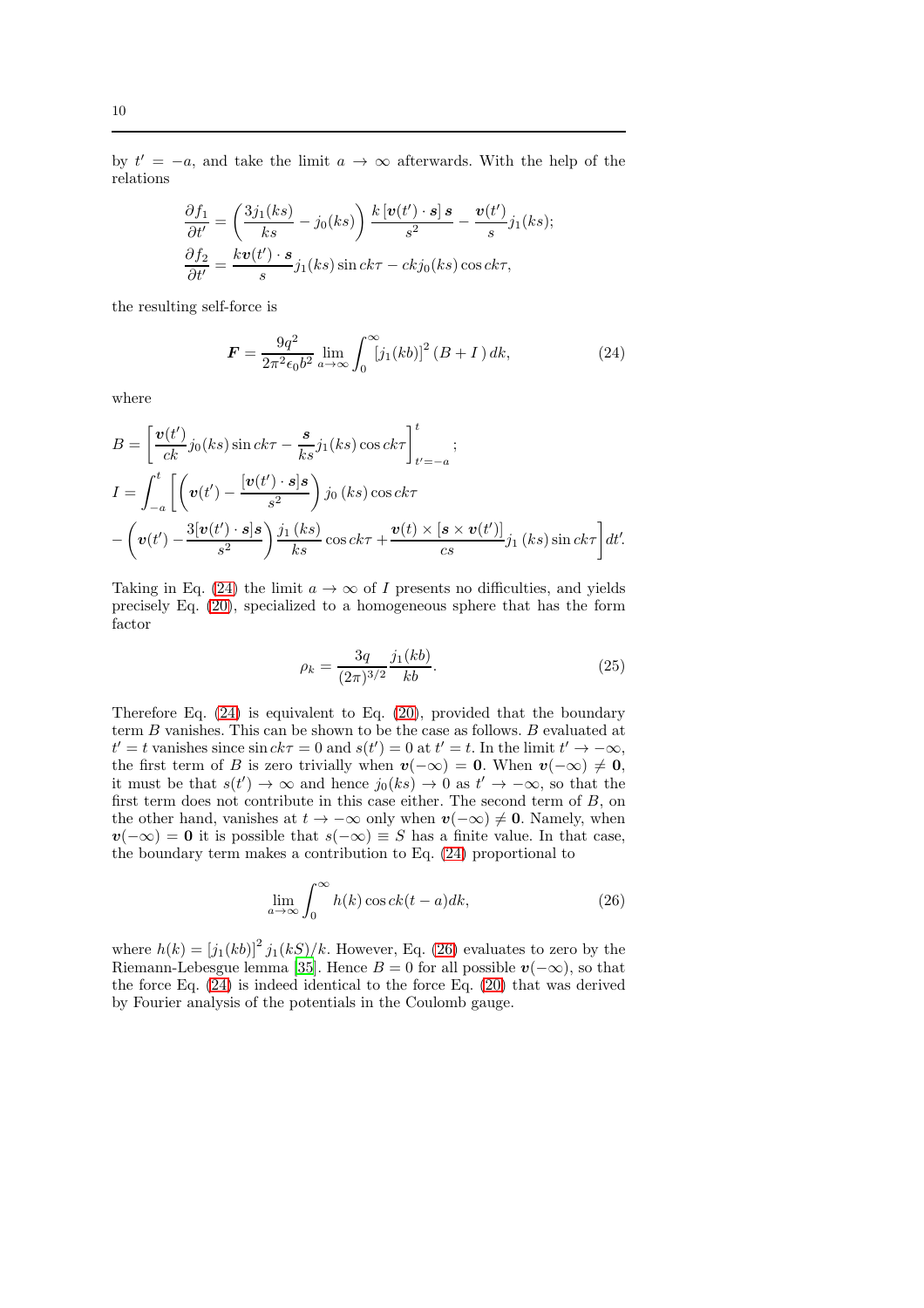# 3.2 Fourier integral and form factor integral

As discussed above, the self-force Eq. [\(9\)](#page-4-3) in terms of a form factor integral is valid for quasi-stationary motion Eq. [\(12\)](#page-5-2) and  $|v| \ll c$ , and for the special case of harmonic motion. In order to compare Eq. [\(9\)](#page-4-3) with the self-force derived in section [2.4,](#page-7-0) the latter should be specialized accordingly. This may be effected by expanding the integrand of Eq. [\(19\)](#page-7-2) in a Taylor series around  $t' = t$ , and linearizing the result by neglecting all terms nonlinear in  $v$  and its derivatives. The extremely involved full expansion, in which all nonlinear terms have been kept, is given in Ref. [\[21](#page-18-11)]. Formally, such use of a Taylor series to describe the integrand on the infinite interval  $-\infty < t' < t$  is questionable because the series may have a finite radius of convergence. However, for subrelativistic motion electromagnetic signals are communicated between parts of the charged body on a time scale  $\sim b/c$ , so that only the small interval  $t - b/c \lesssim t' < t$  significantly contributes to the integral in Eq. [\(19\)](#page-7-2). This can be seen by noting in Eq. [\(19\)](#page-7-2) that the integrand only contributes in the domain  $|\mathbf{k}| \lesssim b^{-1}$  because the form factor  $|\rho_k|^2 \approx 0$  elsewhere, and that the integral over this domain averages out due to the sinusoidal functions unless  $ck\tau \lesssim \pi/2$ , that is, unless  $t - b/c \lesssim t' < t$ . Proceeding on this basis by Taylor-expanding, neglecting nonlinear terms, and integrating over angles in  $k$ -space, yields

$$
\boldsymbol{F} = -\frac{8\pi}{3\epsilon_0} \sum_{n=0}^{\infty} \frac{(-1)^n}{n!} \frac{d^n \boldsymbol{v}}{dt^n} \int_0^{\infty} \int_0^{\infty} k^2 |\rho_k|^2 \,\tau^n \cos ck\tau \,d\tau dk. \tag{27}
$$

Writing  $\tau^{2n} \cos ck\tau = (-1)^n c^{-2n} (d/dk)^{2n} \cos ck\tau$  and  $\tau^{2n+1}$  cos  $ck\tau = (-1)^n c^{-2n-1} (d/dk)^{2n+1} \sin ck\tau$ , as is suggested in Ref. [\[21](#page-18-11)], and integrating by parts with respect to  $k$  repeatedly, gives

<span id="page-10-0"></span>
$$
\mathbf{F} = -\frac{8\pi}{3\epsilon_0} \sum_{n=0}^{\infty} \frac{(-1)^n}{c^{2n}(2n)!} \frac{d^{2n} \mathbf{v}}{dt^{2n}} \int_0^{\infty} \left( B_n^{(e)} + I_n^{(e)} \right) d\tau
$$
\n
$$
- \frac{8\pi}{3\epsilon_0} \sum_{n=0}^{\infty} \frac{(-1)^n}{c^{2n+1}(2n+1)!} \frac{d^{2n+1} \mathbf{v}}{dt^{2n+1}} \int_0^{\infty} \left( B_n^{(o)} + I_n^{(o)} \right) d\tau,
$$
\n(28)

in which

$$
B_n^{(e)} = \sum_{m=0}^{2n-1} (-1)^m \frac{d^m}{dk^m} k^2 |\rho_k|^2 \frac{d^{2n-m-1}}{dk^{2n-m-1}} \cos ck\tau \Big|_{k=0}^{\infty};
$$
  
\n
$$
B_n^{(o)} = \sum_{m=0}^{2n} (-1)^{m+1} \frac{d^m}{dk^m} k^2 |\rho_k|^2 \frac{d^{2n-m}}{dk^{2n-m}} \sin ck\tau \Big|_{k=0}^{\infty};
$$
  
\n
$$
I_n^{(e)} = \int_0^{\infty} \frac{d^{2n}}{dk^{2n}} (k^2 |\rho_k|^2) \cos ck\tau dk;
$$
  
\n
$$
I_n^{(o)} = \int_0^{\infty} \frac{d^{2n+1}}{dk^{2n+1}} (k^2 |\rho_k|^2) \sin ck\tau dk.
$$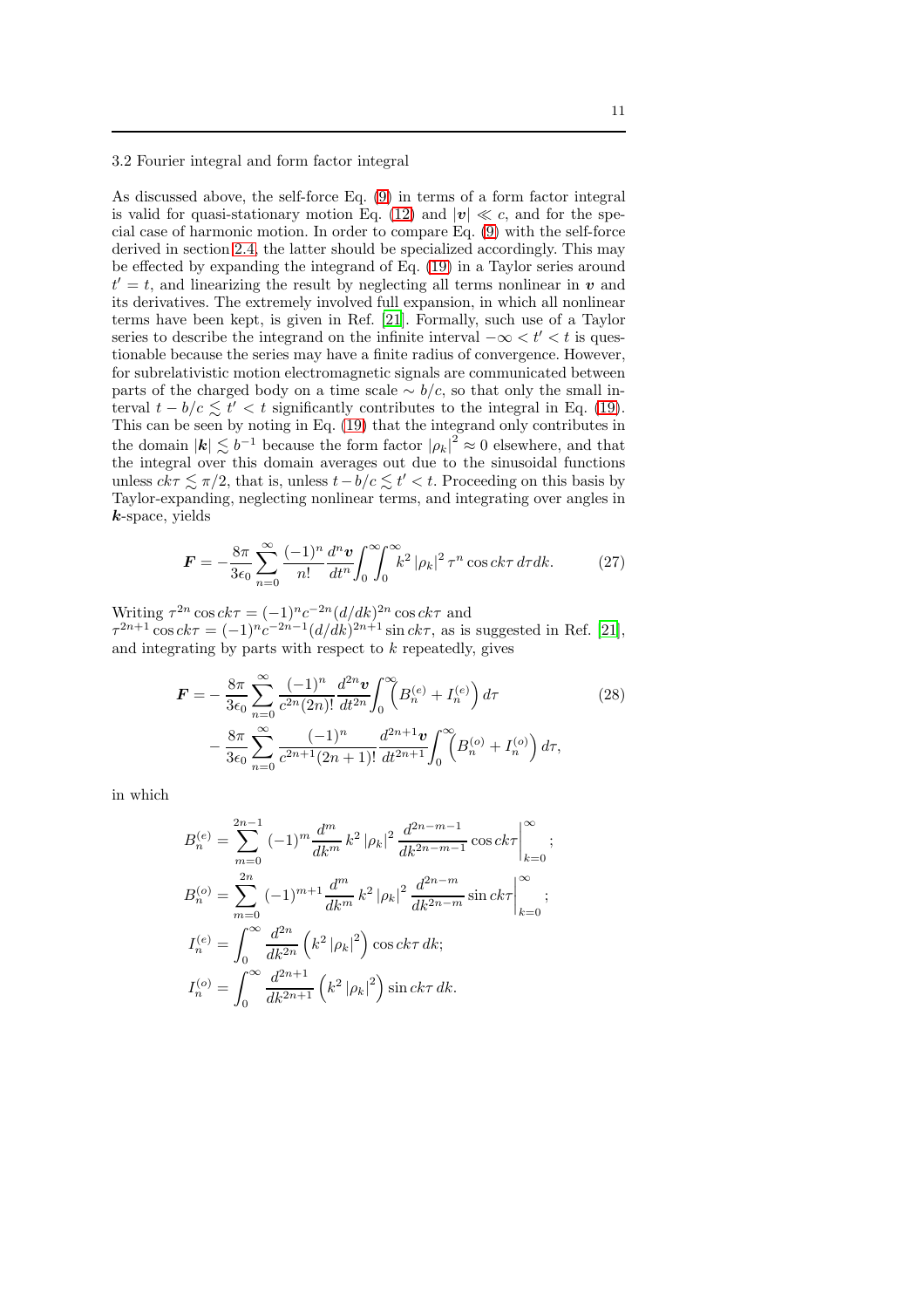All boundary terms  $B_n^{(e)}$  and  $B_n^{(o)}$  vanish identically. At  $k = \infty$ , this is because  $\rho_k(\infty) = 0$  for any finite charge distribution. At  $k = 0$ , the terms with odd m are zero because  $k^2 |\rho_k|^2$  is an even function, and those with even m vanish because they contain  $\sin ck\tau$  as a factor. The quantity  $\sqrt{2/\pi}I_n^{(e)}$  $J_n^{(e)}$  can be interpreted as the symmetric cosine transform of the function  $j_{2n}(k) = (d/dk)^{2n}k^2 |\rho_k|^2$ ; likewise,  $\sqrt{2/\pi}I_n^{(o)} \equiv J_n^{(o)}$  is the symmetric sine transform of  $j_{2n+1}(k)$ . Therefore the double integrals in Eq. [\(28\)](#page-10-0) reduce to the single integrals

$$
\int_0^\infty I_n^{(e)} d\tau = \frac{\pi}{2c} \left( \sqrt{\frac{2}{\pi}} \int_0^\infty J_n^{(e)} \cos kx \, dx \right)_{k=0} = \frac{\pi}{2c} j_{2n}(0); \tag{29}
$$

$$
\int_0^\infty I_n^{(o)} d\tau = \frac{1}{c} \sqrt{\frac{2}{\pi}} \left( \int_0^\infty \frac{\sin kx}{k} dk \right) \left( \int_0^\infty J_n^{(o)} dx \right)
$$
\n
$$
\int_0^\infty I_n^{(o)} d\tau = \frac{1}{c} \sqrt{\frac{2}{\pi}} \left( \int_0^\infty \frac{\sin kx}{k} dk \right) \left( \int_0^\infty J_n^{(o)} dx \right)
$$
\n(30)

<span id="page-11-2"></span><span id="page-11-1"></span><span id="page-11-0"></span>
$$
= \int_0^\infty \left(\sqrt{\frac{2}{\pi}} \int_0^\infty J_n^{(o)} \sin kx \, dx\right) \frac{dk}{ck} = \int_0^\infty \frac{j_{2n+1}(k)}{ck} \, dk.
$$

Here, the identity  $\int_0^\infty k^{-1} \sin kx \, dk = \pi/2$  and the variable  $x = c\tau$  have been used. With the help of Eqs. [\(29\)](#page-11-0)-[\(30\)](#page-11-1), the force Eq. [\(28\)](#page-10-0) reduces to

$$
\mathbf{F} = \frac{8\pi}{3\epsilon_0 c} \sum_{n=0}^{\infty} \frac{(-1)^{n+1}}{c^{2n} (2n)!} \left[ \frac{\pi}{2} \left( \frac{d^{2n}}{dk^{2n}} k^2 |\rho_k|^2 \right)_{k=0} \frac{d^{2n} \mathbf{v}}{dt^{2n}} + \frac{1}{(2n+1)c} \left( \int_0^{\infty} \frac{d^{2n+1}}{dk^{2n+1}} k^2 |\rho_k|^2 \frac{dk}{k} \right) \frac{d^{2n+1} \mathbf{v}}{dt^{2n+1}} \right].
$$
\n(31)

This expression now has the manageable form of a series in terms of the derivatives of the current velocity, with coefficients that are readily calculated from the form factor of the charge distribution. In the next section, we will specialize this result to a homogeneously charged sphere, and show that it is equivalent to the series expansion Eq. [\(13\)](#page-5-3) obtained by application of Lagrange's reversion theorem. Here, we apply Eq. [\(31\)](#page-11-2) to the case of harmonic motion, for which  $\mathbf{v} = -i\omega \boldsymbol{\xi}_0 \exp(-i\omega t) \equiv -i\omega \boldsymbol{\xi}$ . Since  $(d/dt)^n \mathbf{v} = (-i\omega)^n \mathbf{v}$ , Eq. [\(31\)](#page-11-2) then becomes the sum of two ordinary power series in the quantity  $\omega/c$ . The series corresponding to the first line of Eq. [\(31\)](#page-11-2) may be interpreted as the even part of the Taylor series of the function  $p(\kappa) = \kappa^2 |\rho_k(\kappa)|^2$  around  $\kappa = 0$ , evaluated at  $\kappa = \omega/c$ . Similarly, the series in the second line may be identified with the odd part of the Taylor series of  $p(\kappa)$  around  $\kappa = k$ , evaluated at  $\kappa = k + \omega/c$ . Summing these two series therefore results in

<span id="page-11-3"></span>
$$
\boldsymbol{F} = \frac{4\pi\omega}{3\epsilon_0 c} \tilde{\boldsymbol{\xi}} \left( \int_0^\infty \left[ p(k + \omega/c) - p(k - \omega/c) \right] \frac{dk}{k} + \frac{i\pi}{2} \left[ p(\omega/c) + p(-\omega/c) \right] \right). \tag{32}
$$

Noting that  $p(k)$  is an even function, the integral in Eq. [\(32\)](#page-11-3) may be recognized as the Hilbert transform of  $p(k)$  in a less common notation [\[39](#page-19-12)].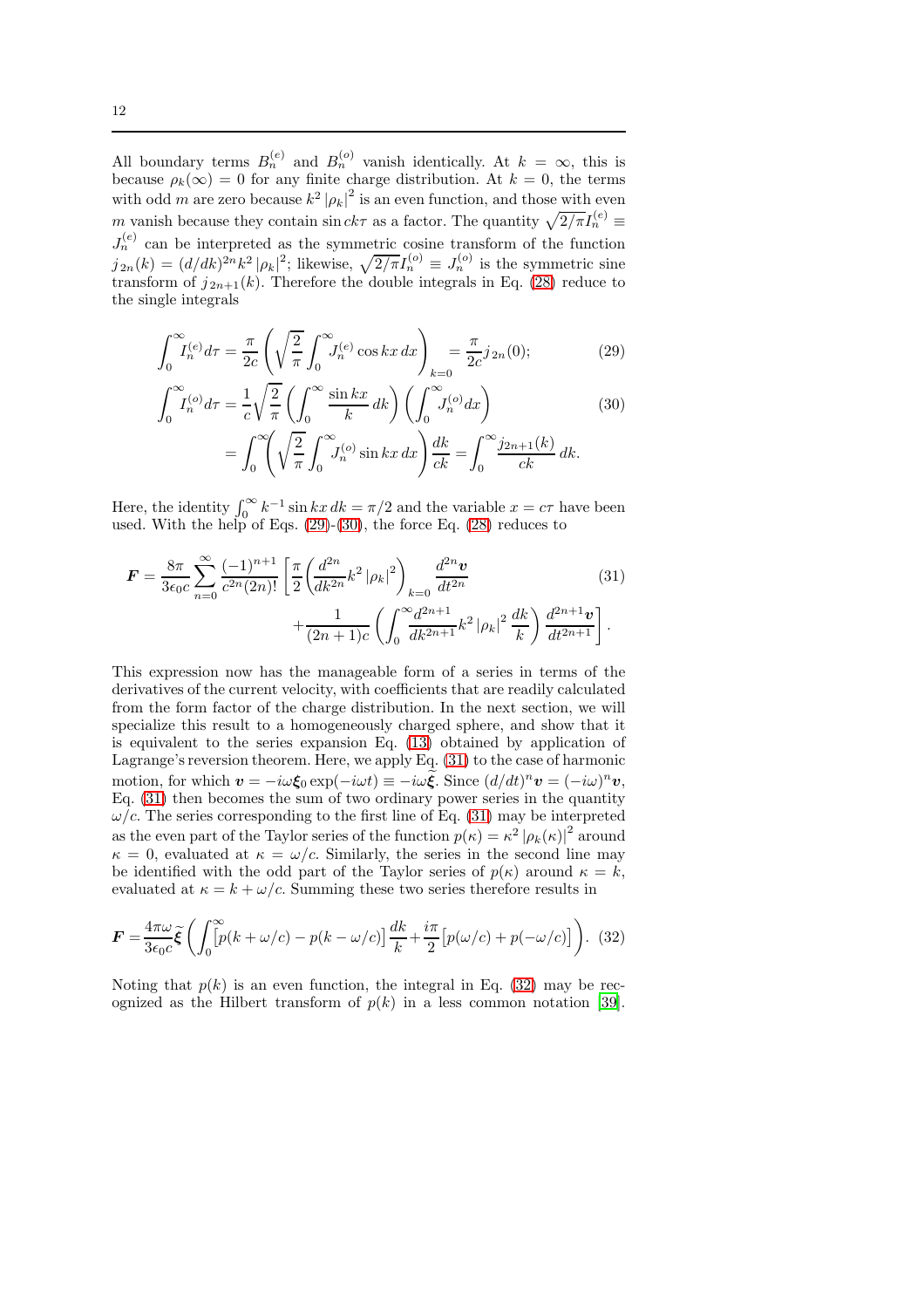Accordingly, by changing variables it may be shown [\[39](#page-19-12)] that

<span id="page-12-0"></span>
$$
\mathbf{F} = \frac{8\pi\omega^2}{3\epsilon_0 c^2} \tilde{\xi} \left( \int_0^\infty \frac{k^2 |\rho_k(k)|^2}{k^2 - \omega^2/c^2} dk + i\pi \underset{k=\omega/c}{\text{Res}} \frac{k^2 |\rho_k(k)|^2}{k^2 - \omega^2/c^2} \right),\tag{33}
$$

where  $f$  denotes the Cauchy principal value. Here, the second line of Eq. [\(32\)](#page-11-3) has been interpreted as a residue. Eq. [\(33\)](#page-12-0) is identical to the force Eq. [\(9\)](#page-4-3) derived from a Taylor expansion of the retarded integrals for the potentials.

# 3.3 Fourier integral and Lagrange expansion

In the previous section, we derived the series expansion Eq.  $(31)$  that expresses the linearized self-force in terms of the derivatives of the current velocity of the charged body, for a general spherically symmetric charge distribution. We will now specialize this result to a homogeneously charged sphere, and show that this yields the self-force Eq. [\(13\)](#page-5-3) that was obtained from series expansion of the retarded potentials. Evaluation of Eq. [\(31\)](#page-11-2) using the form factor of a homogeneous sphere Eq. [\(25\)](#page-9-2) requires determination of the quantities

<span id="page-12-3"></span>
$$
S_n = \frac{d^{2n} \left[ j_1(x) \right]^2}{dx^{2n}} \bigg|_{x=0} ; \quad T_n = \int_0^\infty \frac{d^{2n+1} \left[ j_1(x) \right]^2}{dx^{2n+1}} \frac{dx}{x} . \tag{34}
$$

The first of these equals  $(2n)!$  times the coefficient of  $x^{2n}$  in the Taylor series of  $[j_1(x)]^2$  around  $x = 0$ . By squaring the ascending power series of the Bessel function [\[37\]](#page-19-10), it is thus found that

<span id="page-12-1"></span>
$$
S_n = \sum_{m=0}^{n-1} \frac{(2n)! \left(-\frac{1}{2}\right)^{n-1}}{m! \left(n - m - 1\right)! \left(2m + 3\right)! \left(2n - 2m + 1\right)!}.
$$
 (35)

Writing factorials in terms of Pochhammer symbols  $(p)_q \equiv \Gamma(p+q)/\Gamma(q)$ with  $\Gamma$  the Gamma function [\[37\]](#page-19-10), Eq. [\(35\)](#page-12-1) becomes

$$
S_n = \frac{\pi(2n)! \left(-\frac{1}{4}\right)^{n+1}}{\Gamma\left(\frac{5}{2}\right) \Gamma(n) \Gamma\left(n+\frac{3}{2}\right)} \sum_{m=0}^{n-1} \frac{(1-n)_m \left(-\frac{1}{2} - n\right)_m}{m! \left(\frac{5}{2}\right)_m}.
$$
 (36)

Here, it has been used that  $(p)_{-q} = (-1)^q/(1-p)_q$  [\[40\]](#page-19-13). The series in Eq. [\(36\)](#page-12-2) defines a Gauss hypergeometric function with unit argument [\[37\]](#page-19-10). Evaluating this hypergeometric function, and converting Gamma functions to factorials, results in

<span id="page-12-2"></span>
$$
S_n = -\frac{n(-4)^n}{(n+1)(n+2)(2n+1)}.\t(37)
$$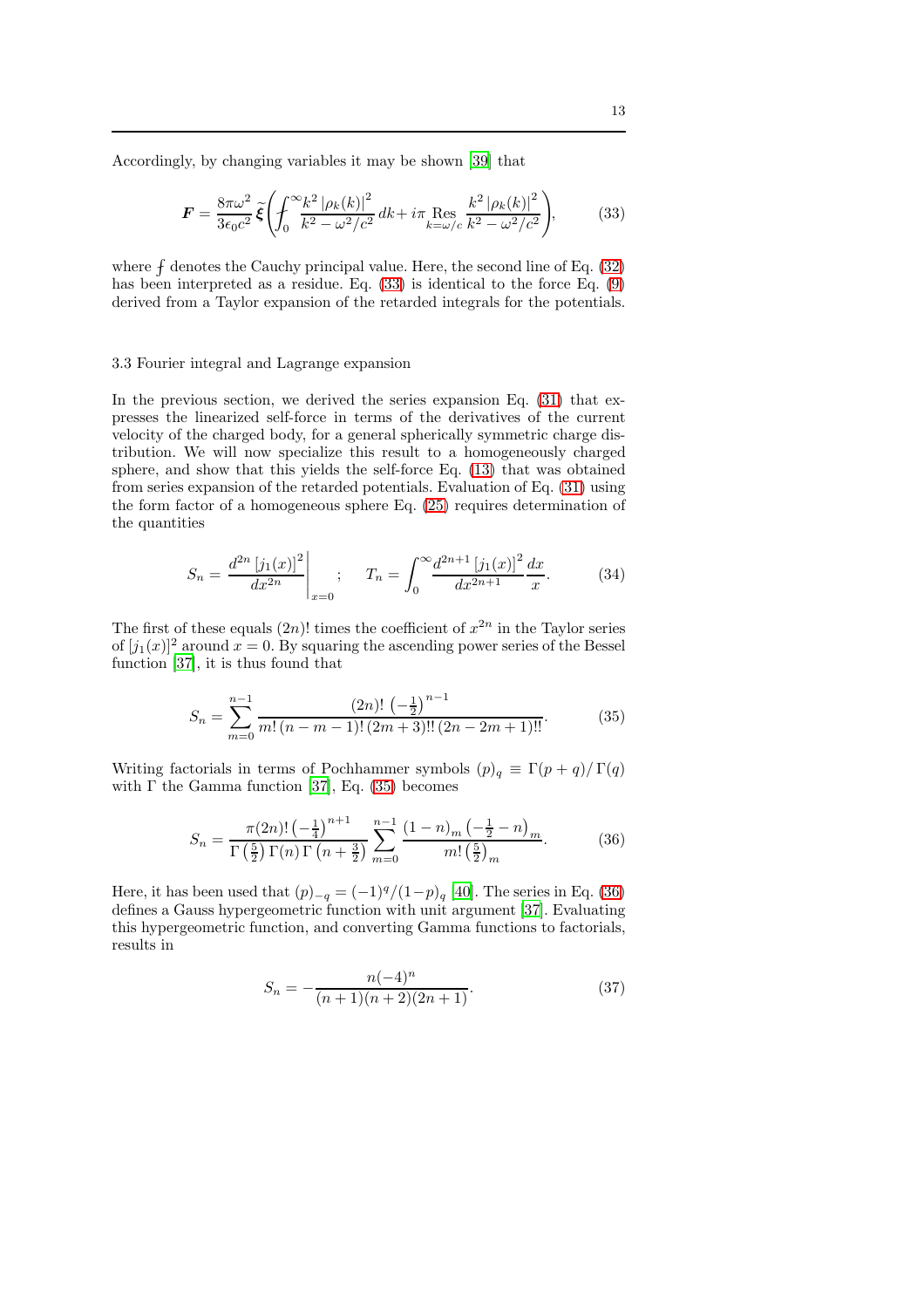Establishing  $T_n$  is more involved. The squared Bessel function  $[j_1(x)]^2$  can be expanded in a series of Bessel functions with doubled argument [\[41\]](#page-19-14). This gives

$$
[j_1(x)]^2 = \sum_{m=0}^{\infty} \frac{2m+2}{(2m+1)(2m+3)} \frac{J_{4m+3}(2x) + J_{4m+5}(2x)}{x},
$$
 (38)

where  $J$  denotes the cylindrical Bessel function of the first kind [\[37\]](#page-19-10). The factor  $x$  in the denominator can be removed with the help of the recurrence relation  $2pJ_p(z)/z = J_{p-1}(z) + J_{p+1}(z)$ . Subsequently, the integrand of  $T_n$ in Eq. [\(34\)](#page-12-3) is found by application of the expansion [\[42\]](#page-19-15)

<span id="page-13-3"></span><span id="page-13-0"></span>
$$
\frac{d^p J_q(z)}{dz^p} = \frac{1}{2^p} \sum_{u=0}^p (-1)^u {p \choose u} J_{q-p+2u}(z). \tag{39}
$$

This gives

$$
\frac{1}{x}\frac{d^{2n+1}[j_1(x)]^2}{dx^{2n+1}} = \sum_{m=0}^{\infty} \sum_{u=0}^{2n+1} \frac{(2m+2)(-1)^u}{(2m+1)(2m+3)} \binom{2n+1}{u} \left[ C_0 J_{4m-2n+2u}(2x) + C_2 J_{4m-2n+2u+2}(2x) + C_4 J_{4m-2n+2u+4}(2x) + C_6 J_{4m-2n+2u+6}(2x) \right], \tag{40}
$$

where

$$
C_0 = \frac{1}{(4m+3)(4m-2n+2u+1)};
$$
  
\n
$$
C_6 = \frac{1}{(4m+5)(4m-2n+2u+5)};
$$
  
\n
$$
C_2 = C_0 + \frac{2(4m+4)}{(4m+3)(4m+5)(4m-2n+2u+3)};
$$
  
\n
$$
C_4 = C_6 + \frac{2(4m+4)}{(4m+3)(4m+5)(4m-2n+2u+3)}.
$$

Substituting this expansion in Eq. [\(34\)](#page-12-3), the integral  $T_n$  can be evaluated trivially because  $\int_0^\infty J_p(z)dz = 1$  for arbitrary  $p > -1$  [\[37\]](#page-19-10). Therefore  $T_n$  is given by Eq. [\(40\)](#page-13-0) if each Bessel function is replaced by 1/2. The remaining double series can be summed in closed form. The sums over  $u$  of the various terms have been tabulated [\[40\]](#page-19-13); together they evaluate to

$$
T_n = \frac{\pi(-1)^n (2n+1)!}{4 \Gamma(n+\frac{1}{2}) \Gamma(n+\frac{9}{2})}
$$
\n
$$
\times \sum_{m=0}^{\infty} \left(4 + \frac{1}{m+\frac{1}{2}} - \frac{1}{m+\frac{3}{2}}\right) \frac{(1)_m \left(\frac{1}{4} - \frac{n}{2}\right)_m \left(\frac{3}{4} - \frac{n}{2}\right)_m}{m! \left(\frac{9}{4} + \frac{n}{2}\right)_m \left(\frac{11}{4} + \frac{n}{2}\right)_m}.
$$
\n(41)

The series in the second line of Eq. [\(41\)](#page-13-1) is derivable from the series

<span id="page-13-2"></span><span id="page-13-1"></span>
$$
U_n(z) = \sum_{m=0}^{\infty} \frac{(1)_m \left(\frac{1}{4} - \frac{n}{2}\right)_m \left(\frac{3}{4} - \frac{n}{2}\right)_m z^m}{m! \left(\frac{9}{4} + \frac{n}{2}\right)_m \left(\frac{11}{4} + \frac{n}{2}\right)_m},\tag{42}
$$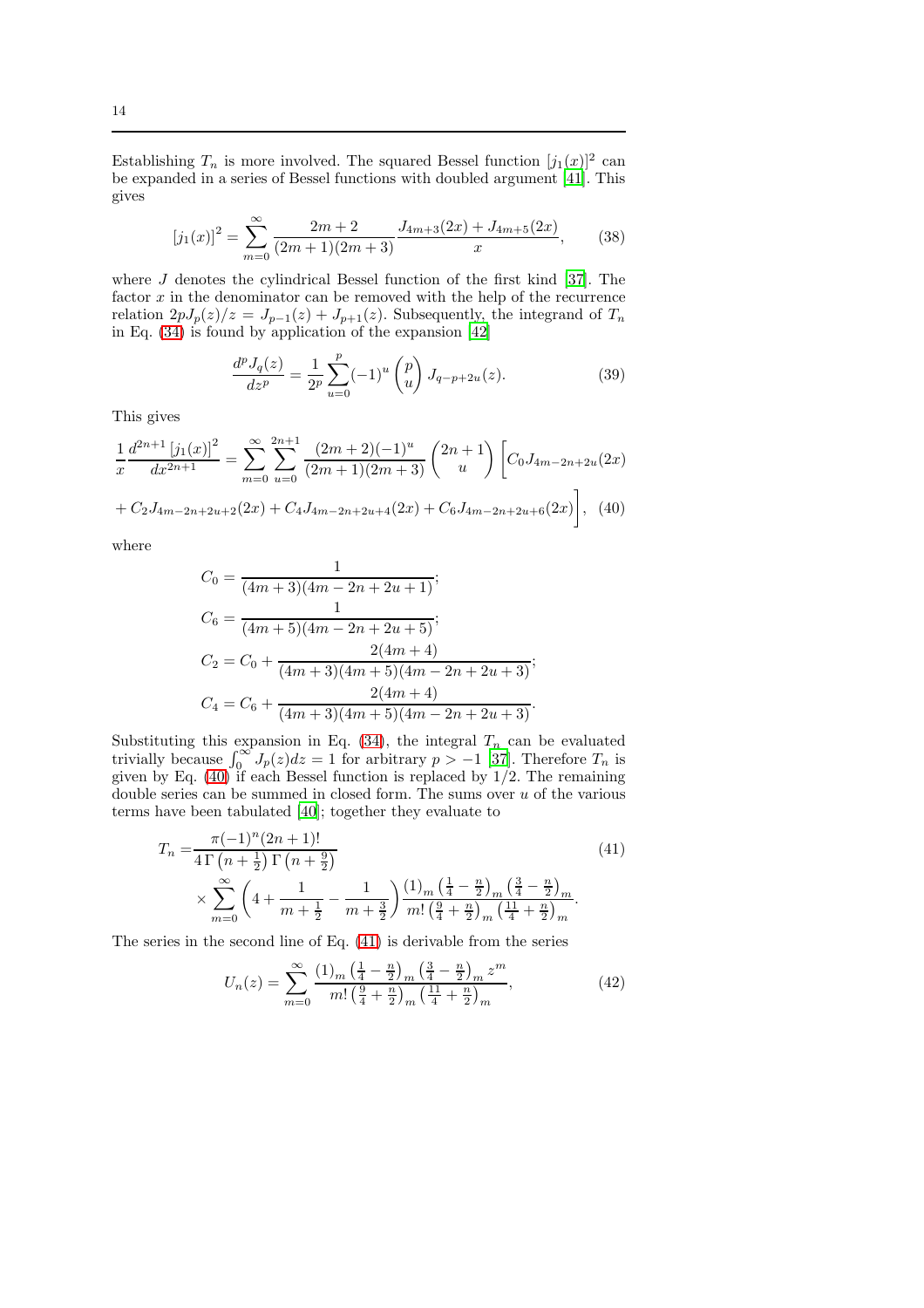which defines the generalized hypergeometric function [\[43\]](#page-19-16)

<span id="page-14-2"></span><span id="page-14-1"></span>
$$
U_n(z) = {}_3F_2 \left[ \begin{array}{cc} 1 & \frac{1-2n}{4} & \frac{3-2n}{4} \\ \frac{11+2n}{4} & \frac{9+2n}{4} \end{array}; z \right].
$$
 (43)

Comparing Eqs. [\(41\)](#page-13-1) and [\(42\)](#page-13-2), it is found that

$$
T_n = \frac{\pi(-1)^n (2n+1)!}{4\Gamma(n+\frac{1}{2})\Gamma(n+\frac{9}{2})} \bigg( 4U_n(1) + \int_0^1 U_n(z)D(z)dz \bigg),\tag{44}
$$

with  $D(z) = z^{-1/2} - z^{1/2}$ . The integral in Eq. [\(44\)](#page-14-1) is equal to [\[44\]](#page-19-17)

$$
\int_0^1 U_n(z)D(z)dz = \frac{4}{3} \, _4F_3 \left[ \begin{array}{rrr} 1 & \frac{1}{2} & \frac{1-2n}{4} & \frac{3-2n}{4} \\ \frac{5}{2} & \frac{11+2n}{4} & \frac{9+2n}{4} \end{array} ; 1 \right]. \tag{45}
$$

Eqs. [\(43\)](#page-14-2)-[\(45\)](#page-14-3) define  $T_n$  in terms of two generalized hypergeometric functions of unit argument; for both functions closed form expressions in terms of Gamma functions exist [\[45](#page-19-18)]. Writing these expressions in terms of factorials yields, after considerable reduction,

<span id="page-14-4"></span><span id="page-14-3"></span>
$$
T_n = \frac{\pi (2n+1)(-4)^n}{(n+1)(2n+3)(2n+5)}.\tag{46}
$$

Finally, having the quantities  $S_n$  and  $T_n$  at our disposal, the self-force Eq.  $(31)$  can be evaluated. Combining Eqs.  $(31)$ ,  $(25)$ ,  $(38)$  and  $(46)$  gives

$$
\mathbf{F} = \frac{3q^2}{\pi\epsilon_0 cb^2} \sum_{n=0}^{\infty} \left( \frac{(2n)(2n+3)(-2b)^{2n}}{(2n+4)!} \frac{1}{c^{2n}} \frac{d^{2n} \mathbf{v}}{dt^{2n}} + \frac{(2n+1)(2n+4)(-2b)^{2n+1}}{(2n+5)!} \frac{1}{c^{2n+1}} \frac{d^{2n+1} \mathbf{v}}{dt^{2n+1}} \right).
$$
(47)

Taking the two terms in large braces together by relabeling the summation index gives precisely Eq. [\(13\)](#page-5-3). It has thus been shown that the self-force obtained by Fourier analysis of the potentials in the Coulomb gauge is equivalent to the force derived by Lagrange expansion of the potentials in the Lorenz gauge.

### <span id="page-14-0"></span>4 Discussion and conclusions

In this paper, we have demonstrated the equivalence of a number of published expressions for the self-force of a rigid charged body. These included the form factor integral Eq. [\(9\)](#page-4-3) of Jackson [\[34\]](#page-19-3) based on a Taylor expansion technique, the series Eqs. [\(13\)](#page-5-3) and [\(14\)](#page-6-4) of Herglotz [\[29](#page-19-2)] and Schott [\[30\]](#page-19-7) resulting from a Lagrange expansion, the integral over retarded time Eq. [\(17\)](#page-6-3) of Sommerfeld [\[32](#page-19-6)] obtained by direct integration of the fundamental equation, and the Fourier integral Eq. [\(20\)](#page-7-3) of Bohm and Weinstein [\[33\]](#page-19-4) derived by Fourier analysis adopting the Coulomb gauge. To this list we may add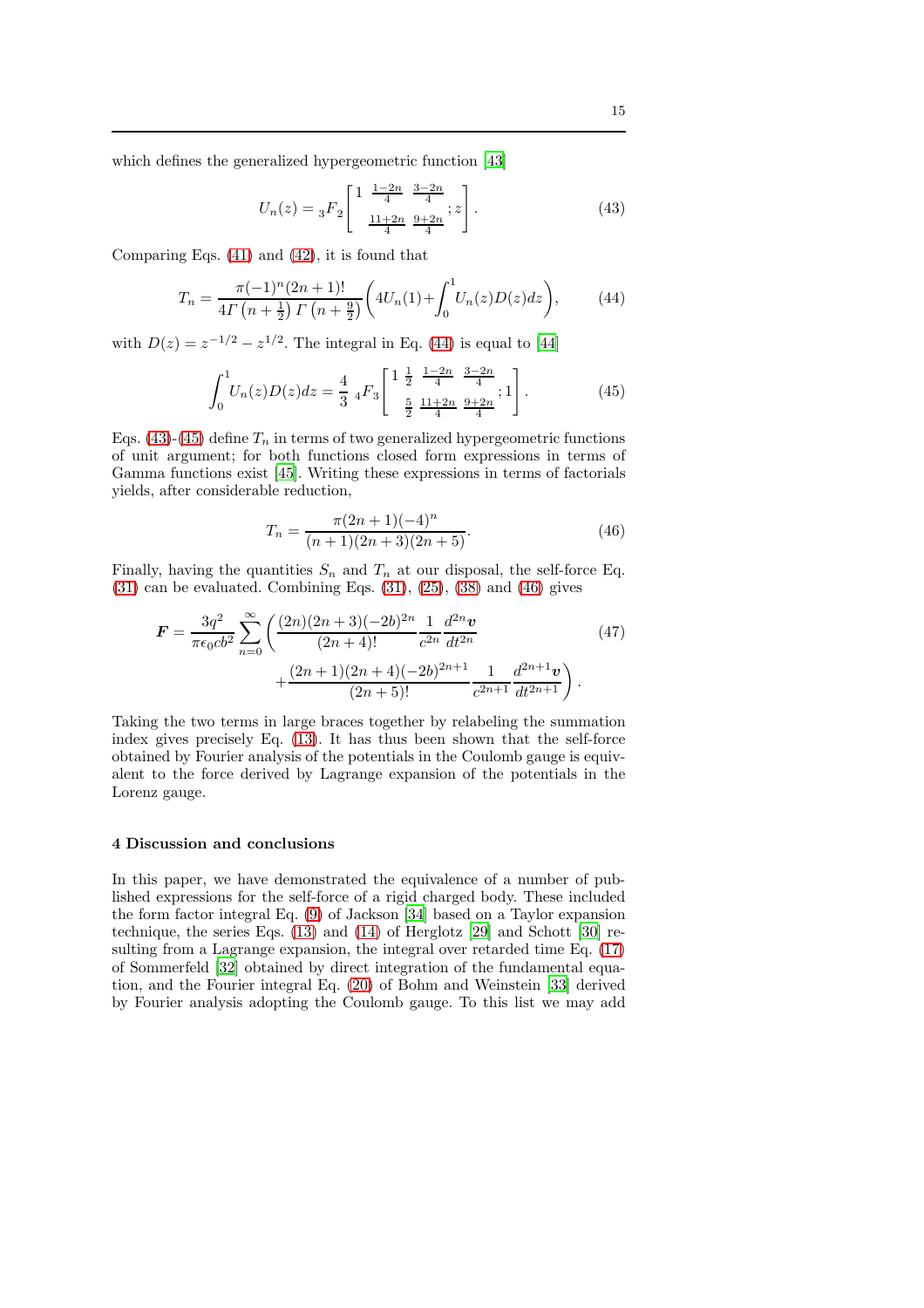our result Eq. [\(31\)](#page-11-2), which is intermediate between an integral and a series representation.

The various expressions differ in their degree of generality. The Fourier type results of Jackson and of Bohm and Weinstein allow calculation of the self-force for arbitrary spherically symmetric charge distributions, whereas the direct integration and Lagrange expansion methods, which stay in the spatial domain throughout, require specialization to a particular charge distribution at an early stage. In addition, several approximations implied in the derivations may be discerned. The neglect of magnetic forces in Eq. [\(7\)](#page-4-1), and of nonlinear terms in the series Eq. [\(13\)](#page-5-3), restrict the validity of the corresponding self-forces to nonrelativistic velocities. More subtle is the improper use of the charge distribution at the retarded time, as discussed at the start of section [2.2,](#page-4-0) which further constrains the results based on Taylor rather than Lagrange expansions to the quasi-stationary motion defined by Eq. [\(12\)](#page-5-2). This restriction does not apply to the more correct self-force expansion Eq. [\(14\)](#page-6-4). On the other hand, numerical evaluation of this series by truncation is only possible when the series converges sufficiently rapidly, which is when  $(b/c)^{(n+1)}(d/dt)^{(n+1)}\xi \ll (b/c)^n(d/dt)^n\xi$ , a condition even stronger than quasi-stationary motion. In contrast, the Fourier technique leading to Eq. [\(20\)](#page-7-3) does not involve the explicit evaluation of retarded source densities in the first place, so that the issue is avoided altogether. Therefore, Eq. [\(20\)](#page-7-3) may be regarded as the most general self-force expression in this paper, in the sense that this result does not neglect any magnetic or other nonlinear terms, and is not restricted to quasi-stationary motion or any particular charge distribution. At the same time, Eq. [\(20\)](#page-7-3) is suitable for numerically stable evaluation as it does not involve truncated series.

As emphasized in the introduction of this paper, the electrodynamics of extended charged bodies is important in relation to point charge models of elementary particles, since the two concepts are connected by an appropriate limiting procedure. It is therefore illustrative to see how some well-known point particle results follow from the self-force expressions discussed in this paper. This connection is most straightforward in case of the series expansion Eq. [\(13\)](#page-5-3), which is valid for nonrelativistic velocities. In the point particle limit  $b \to 0$ , the first terms become dominant and evaluate to the well-known nonrelativistic self-force [\[4](#page-17-3), chap. 21]

<span id="page-15-0"></span>
$$
\boldsymbol{F} \to -\frac{4U_{es}}{3c^2} \frac{dv}{dt} + \frac{q^2}{6\pi\epsilon_0 c^3} \frac{d^2 \boldsymbol{v}}{dt^2} + \dots,\tag{48}
$$

with  $U_{es} = 3q^2/(20\pi\epsilon_0 b)$  the electrostatic energy. The first term on the right of Eq. [\(48\)](#page-15-0) has the appearance of an inertial term; correspondingly the quantity  $4U_{es}/(3c^2)$  is usually interpreted as an electromagnetic contribution to the mass of the particle. However, the factor 4/3 violates relativistic massenergy equivalence, and its removal by more sophisticated arguments has been the subject of much discussion [\[14](#page-18-2), [19,](#page-18-5) [46](#page-19-19)[–48\]](#page-20-0). The inertial term is commonly absorbed in an effective mass of the particle, leaving the second term on the right of Eq. [\(48\)](#page-15-0) as the radiation reaction force usually featuring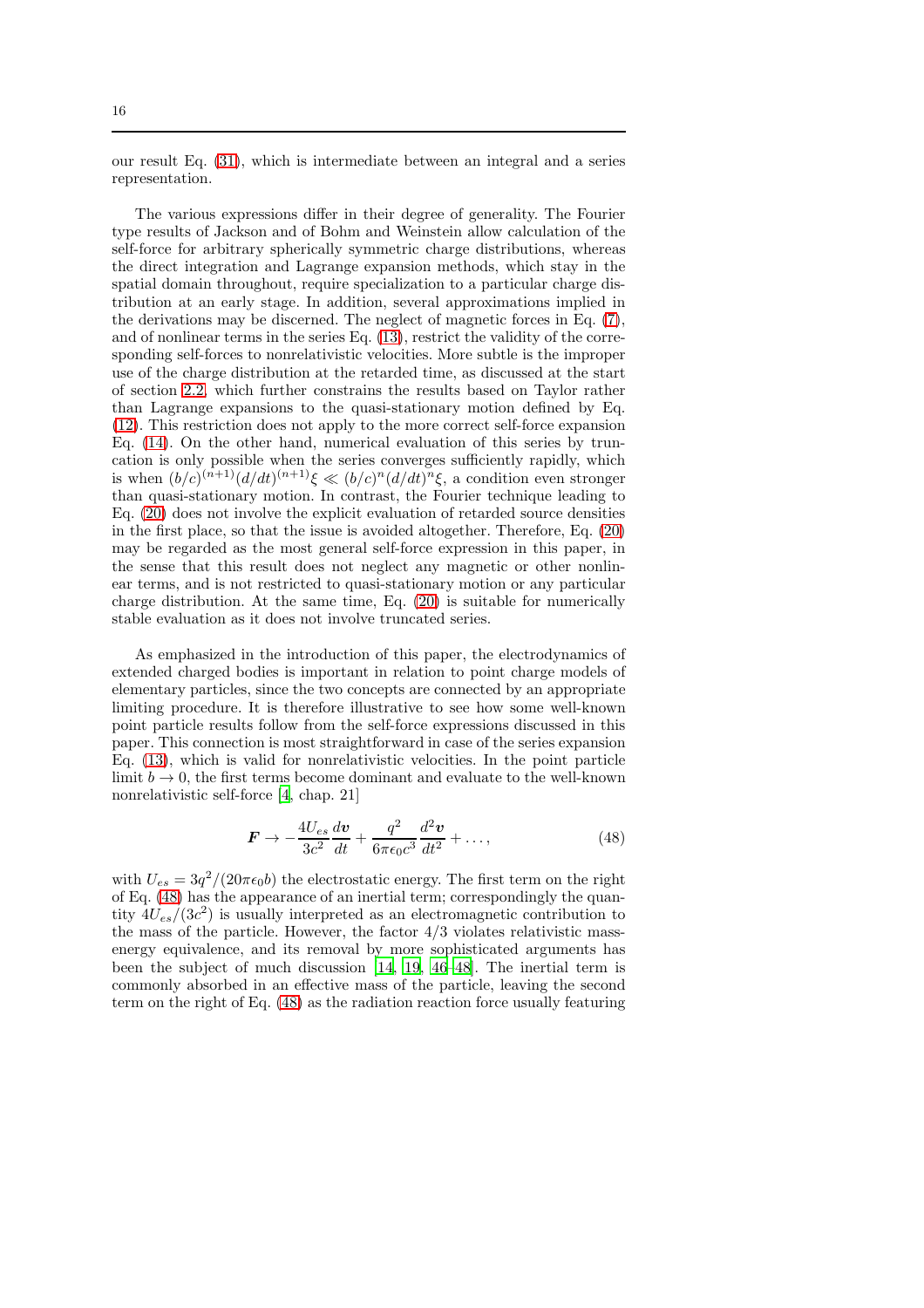in the equation of motion of the classical point particle, in the nonrelativistic limit. The derivation based on Taylor expansion in section [2.1](#page-3-2) produces the limit Eq. [\(48\)](#page-15-0) as well. The first two terms of Eq. [\(8\)](#page-4-2) are

<span id="page-16-0"></span>
$$
n = 0: \qquad -\frac{4}{3c^2} \left( \frac{1}{8\pi\epsilon} \iint \frac{\rho(\mathbf{r})\rho(\mathbf{r}')}{|\mathbf{r} - \mathbf{r}'|} d^3 \mathbf{r} d^3 \mathbf{r}' \right) \frac{d\mathbf{v}}{dt};\tag{49}
$$

<span id="page-16-1"></span>
$$
n = 1: \qquad \frac{1}{6\pi\epsilon_0 c^3} \left(4\pi \int_0^\infty \rho(r) r^2 dr\right)^2 \frac{d^2 \mathbf{v}}{dt^2}.\tag{50}
$$

The quantity in large parentheses in the  $n = 0$  term is just  $U_{es}$ , so that Eq. [\(49\)](#page-16-0) equals the inertial term of Eq. [\(48\)](#page-15-0). The quantity in parentheses in the  $n = 1$  term is the total charge, and Eq. [\(50\)](#page-16-1) reduces to the radiation reaction term of Eq. [\(48\)](#page-15-0). Moreover, these observations are independent of the particular charge distribution one chooses to model the particle with [\[4](#page-17-3), chap. 21]. Less obvious is the point particle limit of the Fourier integral representation of the self-force Eq. [\(20\)](#page-7-3), which, as we have shown, is equivalent to the series Eq. [\(13\)](#page-5-3), and should therefore reduce to Eq. [\(48\)](#page-15-0) as well. However, this is difficult to see from the Fourier integral directly. In contrast, from our intermediate result Eq. [\(31\)](#page-11-2) the limit Eq. [\(48\)](#page-15-0) is readily obtained. Namely, the term  $n = 0$  in the first line of Eq. [\(31\)](#page-11-2) vanishes for any finite  $\rho_k$ . The term  $n = 0$  in the second line gives, after integration by parts, the force

<span id="page-16-2"></span>
$$
-\frac{2}{3\epsilon_0 c^2} \frac{dv}{dt} \int \frac{|\rho_k|^2}{k^2} d^3 \mathbf{k}.\tag{51}
$$

By writing out  $\rho_k$  as the Fourier transform of the charge distribution  $\rho(\mathbf{r}),$ and simplifying the result by using the identity  $\int \exp[-i\boldsymbol{k} \cdot (\boldsymbol{r} - \boldsymbol{r}')] k^{-2} d^3 \boldsymbol{k} =$  $2\pi^2/|\mathbf{r}-\mathbf{r}'|$  [\[49\]](#page-20-1), Eq. [\(51\)](#page-16-2) is reduced to Eq. [\(49\)](#page-16-0) and hence to the inertial term of Eq. [\(48\)](#page-15-0). The radiation reaction force, in turn, is generated by the term  $n = 1$  in the first line of Eq. [\(31\)](#page-11-2). Exploiting in the latter spherical symmetry by writing  $\rho_k = \sqrt{2/\pi} \int_0^\infty \rho(r) j_0(kr) r^2 dr$ , performing the differentiations with respect to k and evaluating the result for  $k = 0$ , yields the force Eq. [\(50\)](#page-16-1). None of the other terms of Eq. [\(31\)](#page-11-2) contribute in the point particle limit. This is because  $\rho_k$  will tend to a constant as the support of  $\rho(\mathbf{r})$  shrinks to a point, and therefore the differentiations with respect to k will make these terms vanish. This confirms that also the Fourier integral Eq. [\(31\)](#page-11-2) correctly reduces to the well-known self-force Eq. [\(48\)](#page-15-0).

An important aspect of the relativistic dynamics of an extended body, left out of the discussion so far, is the way is which the body maintains or changes its shape while being accelerated. On the one hand relativity theory requires a velocity dependent Lorentz contraction; on the other hand instantaneous contractions are impossible due to the finite velocity at which information about velocity changes can propagate through the extended body. Accelerated motion, therefore, necessitates some notion of relativistic rigidity, the precise formulation of which is still being studied [\[50](#page-20-2), [51](#page-20-3)]. Often the approximation of Born rigidity [\[52\]](#page-20-4) is applied, valid for adiabatic velocity changes, where it is assumed that the accelerated body always maintains its shape in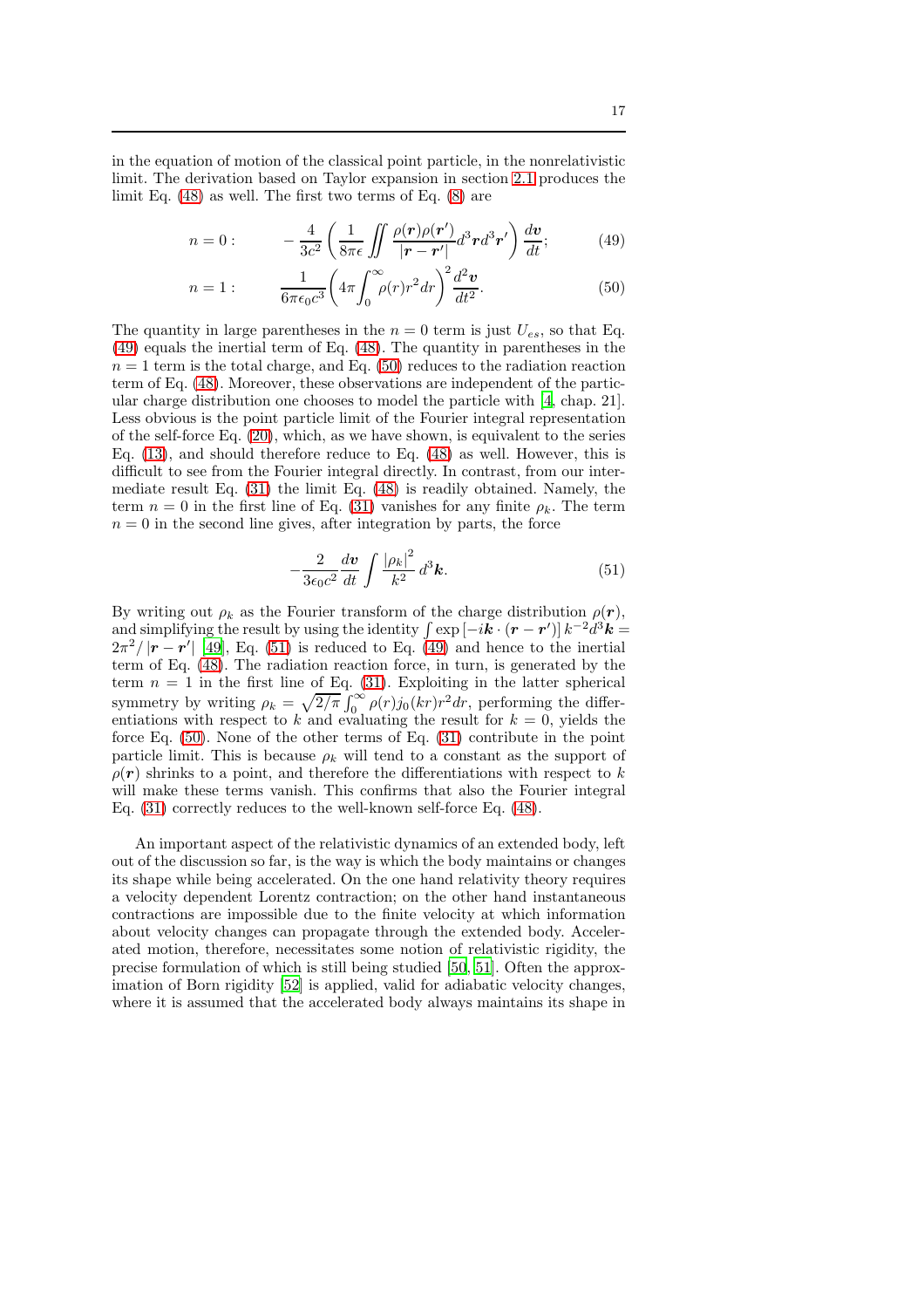its continuously changing instantaneous rest frame [\[53\]](#page-20-5). The corresponding Born rigid extended electron model was advocated by Lorentz [\[15](#page-18-8)]. A significant strength of this model is that it provides a natural way to cure the 4/3 problem described above, by assuming a negative pressure inside the electron that balances the Coulomb repulsion of the distributed charge [\[46](#page-19-19)]. The work done by this pressure during Lorentz contractions removes the factor 4/3 precisely [\[19](#page-18-5), [22\]](#page-18-6). (Another possibility is to adopt a manifestly covariant definition of four-momentum of systems involving electromagnetic fields [\[14,](#page-18-2) [47,](#page-19-20) [48\]](#page-20-0)). However, none of the self-force derivations discussed in this paper corresponds to the Lorentz model. Rather, the Abraham model [\[16](#page-18-3)] is implied, in which the charged body maintains its shape in the frame of an observer at rest. Differences between the self-forces according to each model do not yet appear in the linear terms, however, so that the limit Eq. [\(48\)](#page-15-0) is model independent. In the Lagrange series Eq. [\(14\)](#page-6-4), on the other hand, the sum over m of the nonlinear terms  $n = 0$  indeed agrees [\[30](#page-19-7)] with the model of Abraham and not with that of Lorentz. Similarly, the time integral Eq. [\(15\)](#page-6-1), and therefore also the equivalent Fourier integral Eq. [\(20\)](#page-7-3), coincide with the Abraham model [\[31\]](#page-19-5). Since the contracting Lorentz model seems more in line with special relativity, it would be valuable for classical charged particle theories to derive a Born rigid version of the Fourier representation Eq. [\(20\)](#page-7-3) of the self-force. A covariant formulation based on formal cut-off procedures has been developed in this direction [\[54\]](#page-20-6). Yet, it should be realized that it has not been established that a consistent extended body model of elementary particles, if any, should necessarily respect rigidity. Therefore alternative postulates, such as the Abraham model or other non-rigid models [\[27\]](#page-19-21), may continue to prove their value. What is more, the current state of technology is starting to enable experimental conditions in which the electromagnetic self-force of macroscopic charged systems, such as high-density electron bunches [\[55](#page-20-7)] and ultracold plasma bunches [\[56\]](#page-20-8), becomes significant. It would be interesting to see to what extent the self-force formulations in this paper can model these evidently non-rigid systems.

Acknowledgements This work is part of the research program of the Foundation for Fundamental Research on Matter (FOM), which is part of the Netherlands Organization for Scientific Research (NWO).

#### References

- <span id="page-17-0"></span>1. Jim´enez, J.L., Campos, I.: Models of the classical electron after a century. Found. Phys. Lett. 12, 127–146 (1999)
- <span id="page-17-1"></span>2. Dirac, P.A.M.: Classical theory of radiating electrons. Proc. R. Soc. London A 167, 148–169 (1938)
- <span id="page-17-2"></span>3. Landau, L.D., Lifshitz, E.M.: Classical Theory of Fields, 4th rev. edn. Pergamon, Oxford (1975). sec. 76
- <span id="page-17-3"></span>4. Panofsky, W.K.H., Phillips, M.: Classical Electricity and Magnetism, 2nd edn. Dover, Mineola (2005)
- <span id="page-17-4"></span>5. Ford, G.W., O'Connell, R.F.: Radiation reaction in electrodynamics and the elimination of runaway solutions. Phys. Lett. A 157, 217–220 (1991)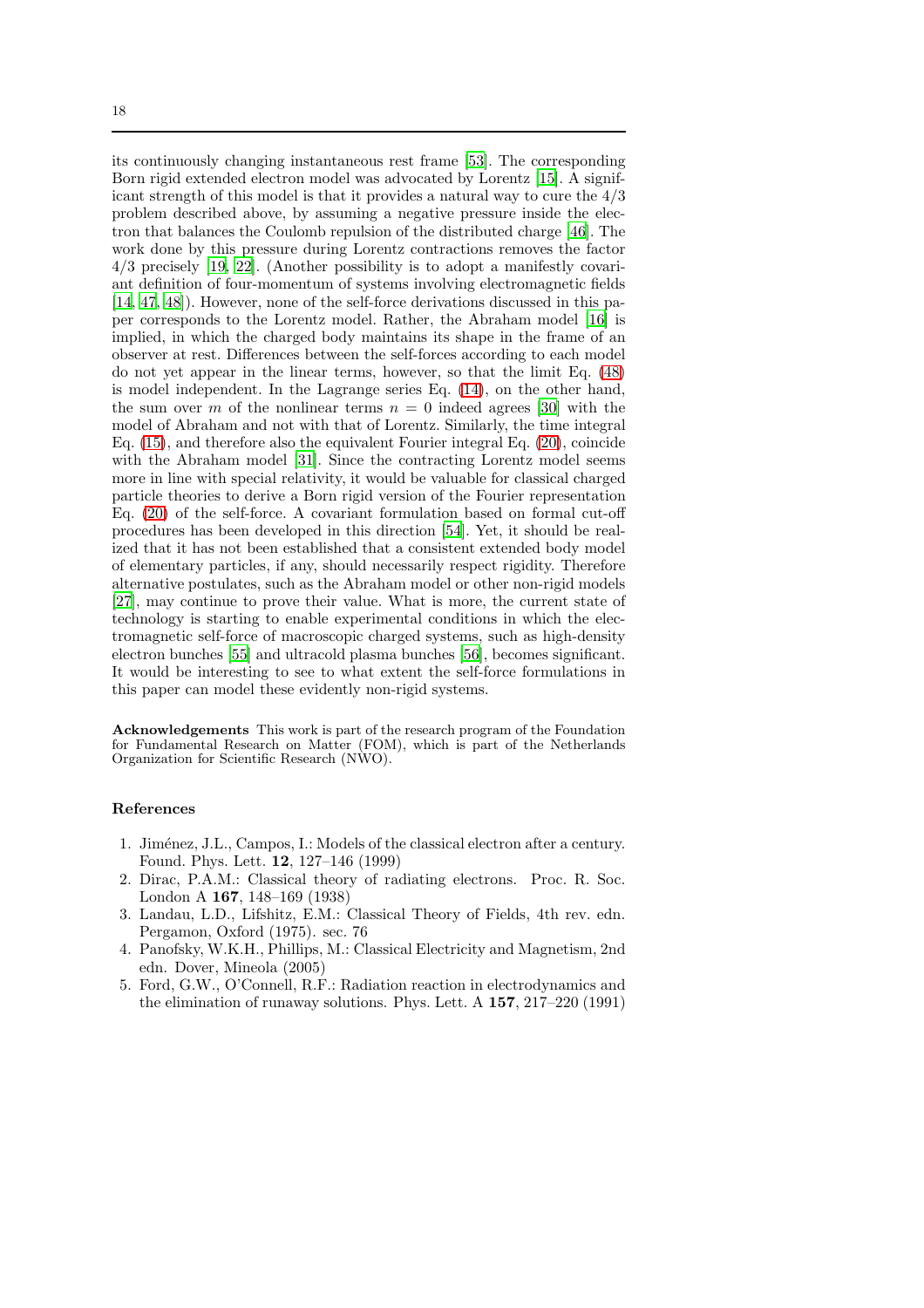- 6. Rohrlich, F.: Dynamics of a classical quasi-point charge. Phys. Lett. A 303, 307–310 (2002)
- <span id="page-18-0"></span>7. Ares de Parga, G.: A physical deduction of an equivalent Landau-Lifshitz equation of motion in classical electrodynamics. A new expression for the large distance radiation rate of energy. Found. Phys. 36, 1474–1510 (2006)
- 8. Hammond, R.T.: Electrodynamics and radiation reaction. Found. Phys. 43, 201–209 (2013)
- 9. Kholmetskii, A.L.: On "gauge renormalization" in classical electrodynamics. Found. Phys. 36, 715–744 (2006)
- 10. Gill, T.L., Zachary, W.W., Lindesay, J.: The classical electron problem. Found. Phys. 31, 1299–1355 (2001)
- 11. Oliver, M.A.: Classical electrodynamics of a point particle. Found. Phys. Lett. 11, 61–82 (1998)
- 12. Villarroel, D.: Enlarged Lorentz-Dirac equations. J. Phys. A 39, 8543– 8556 (2006)
- <span id="page-18-1"></span>13. Bosanac, S.D.: General classical solution for the dynamics of charges with radiation reaction. J. Phys. A 34, 473–490 (2001)
- <span id="page-18-2"></span>14. Janssen, M., Mecklenburg, M.: From classical to relativistic mechanics: electromagnetic models of the electron. In: Hendricks, V.F., Jørgenson, K.F., Lützen, J., Pedersen, S.A. (eds.) Interactions: Mathematics, Physics and Philosophy, 1860-1930, pp. 65–134. Springer, Dordrecht (2006)
- <span id="page-18-8"></span>15. Lorentz, H.A.: The Theory of Electrons, 2nd edn. Teubner, Leipzig (1916)
- <span id="page-18-3"></span>16. Abraham, M.: Principien der Dynamik des Elektrons. Ann. Phys. (Leipzig) 315, 105–179 (1902)
- <span id="page-18-4"></span>17. Wildermuth, K.: Zur physikalischen Interpretation der Elektronenselbstbeschleunigung. Z. Naturforsch. A 10, 450–459 (1955)
- 18. Moniz, E.J., Sharp, D.H.: Radiation reaction in nonrelativistic quantum mechanics. Phys. Rev. D 15, 2850–2865 (1977)
- <span id="page-18-5"></span>19. Medina, R.: Radiation reaction of a classical quasi-rigid extended particle. J. Phys. A 39, 3801–3816 (2006)
- 20. Roa-Neri, J.A.E., Jiménez, J.L.: An alternative approach to the classical dynamics of an extended charged particle. Found. Phys. 32, 1617–1634 (2002)
- <span id="page-18-11"></span>21. Roa-Neri, J.A.E., Jiménez, J.L.: On the classical dynamics of nonrotating extended charges. Nuovo Cimento B 108, 853–869 (1993)
- <span id="page-18-6"></span>22. Yaghjian, A.D.: Relativistic Dynamics of a Charged Sphere, 2nd edn. Springer, New York (2006)
- <span id="page-18-7"></span>23. Martins, A.A., Pinheiro, M.J.: On the electromagnetic origin of inertia and inertial mass. Int. J. Theor. Phys. 47, 2706–2715 (2008)
- <span id="page-18-9"></span>24. Compagno, G., Persico, F.: Self-dressing and radiation reaction in classical electrodynamics. J. Phys. A 35, 3629–3645 (2002)
- <span id="page-18-10"></span>25. Hnizdo, V.: The electromagnetic self-force on a charged spherical body slowly undergoing a small, temporary displacement from a position of rest. J. Phys. A 33, 4095–4103 (2000)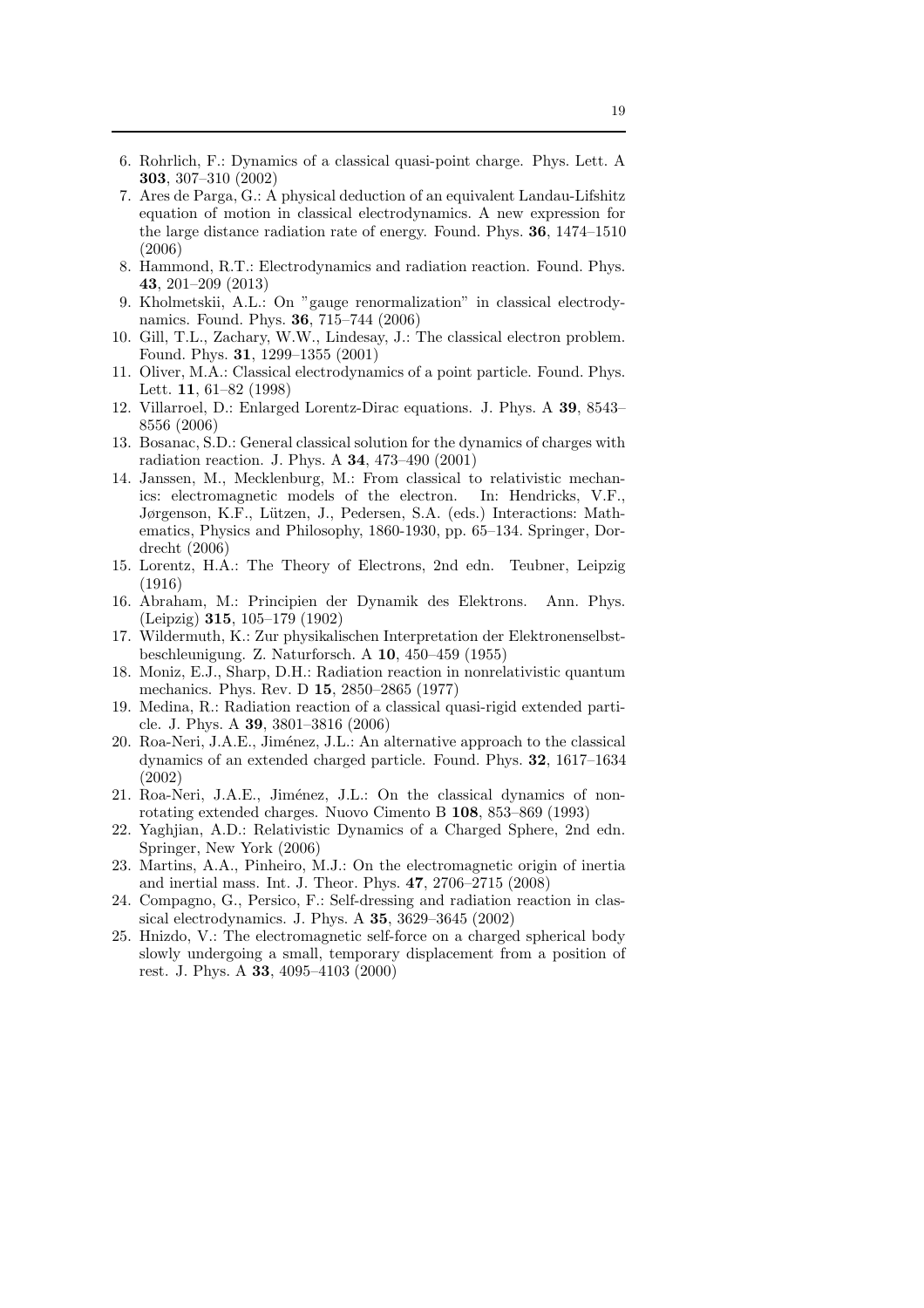- <span id="page-19-0"></span>26. Gralla, S.E., Harte, A.I., Wald, R.M.: Rigourous derivation of electromagnetic self-force. Phys. Rev. D 80, 024031 (2009)
- <span id="page-19-21"></span>27. Aguirregabiria, J.M., Llosa, J., Molina, A.: Motion of a classical particle. Phys. Rev. D 73, 125015 (2006)
- <span id="page-19-1"></span>28. Noja, D., Posilicano, A.: On the point limit of the Pauli-Fierz model. Ann. Inst. Henri Poincar´e A 71, 425–457 (1999)
- <span id="page-19-2"></span>29. Herglotz, G.: Zur Elektronentheorie. Nachr. Ges. Wiss. Göttingen 1903. 357–382 (1903)
- <span id="page-19-7"></span>30. Schott, G.A.: Uber den Einfluß von Unstetigkeiten bei der Bewegung von ¨ Elektronen. Ann. Phys. (Leipzig) 330, 63–91 (1908)
- <span id="page-19-5"></span>31. Sommerfeld, A.: Zur Elektronentheorie. Nachr. Ges. Wiss. Göttingen 1904, 99–439 (1904)
- <span id="page-19-6"></span>32. Sommerfeld, A.: Simplified deduction of the field and forces of an electron moving in any given way. Proc. K. Akad. Wet. Amsterdam, Sect. Sci. 7, 346–367 (1904). (English translation)
- <span id="page-19-4"></span>33. Bohm, D., Weinstein, M.: The self-oscillations of a charged particle. Phys. Rev. 74, 1789–1798 (1948)
- <span id="page-19-3"></span>34. Jackson, J.D.: Classical Electrodynamics, 3rd edn. Wiley, New York (1999)
- <span id="page-19-8"></span>35. Whittaker, E.T., Watson, G.N.: A Course of Modern Analysis, 4th edn. Cambridge University Press, Cambridge (1962)
- <span id="page-19-9"></span>36. Erber, T.: The classical theories of radiation reaction. Fortschr. Phys. 9, 343–392 (1961)
- <span id="page-19-10"></span>37. Abramowitz, M., Stegun, I.A.: Handbook of Mathematical Functions. Dover, New York (1965)
- <span id="page-19-11"></span>38. Stratton, J.A.: Electromagnetic Theory. McGraw-Hill, London (1941). sec. 7.8
- <span id="page-19-12"></span>39. Zygmund, A.: Trigonometric Series, 2nd edn. Cambridge University Press, Cambridge (1968). vol. 2, p. 243
- <span id="page-19-13"></span>40. Hansen, E.R.: A Table of Series and Products. Prentice-Hall, Englewood Cliffs (1975). pp. 5 and 124
- <span id="page-19-14"></span>41. Watson, G.N.: A Treatise on the Theory of Bessel Functions, 2nd edn. Cambridge University Press, Cambridge (1966). p. 528
- <span id="page-19-15"></span>42. Luke, Y.L.: Integrals of Bessel Functions. McGraw-Hill, London (1962). p. 28
- <span id="page-19-16"></span>43. Slater, L.J.: Generalized Hypergeometric Functions. Cambridge University Press, Cambridge (1966)
- <span id="page-19-17"></span>44. [http://functions.wolfram.com/HypergeometricFunctions/Hypergeometric3F2/21/01/](http://functions.wolfram.com/HypergeometricFunctions/Hypergeometric3F2/21/01)02/01/01/01/ and .../Hypergeometric4F3/17/02/01/0002/. Accessed 12 November 2012
- <span id="page-19-18"></span>45. [http://functions.wolfram.com/HypergeometricFunctions/Hypergeometric3F2/03/02/](http://functions.wolfram.com/HypergeometricFunctions/Hypergeometric3F2/03/02)03/0003/ and .../Hypergeometric4F3/03/02/05/0002/. Accessed 12 November 2012
- <span id="page-19-19"></span>46. Poincaré, M.H.: On the dynamics of the electron. Rend. Circ. Mat. Palermo 21, 129–176 (1906)
- <span id="page-19-20"></span>47. Rohrlich, F.: Classical Charged Particles, 3rd edn. World Scientific, New Jersey (2007). sec. 6-3